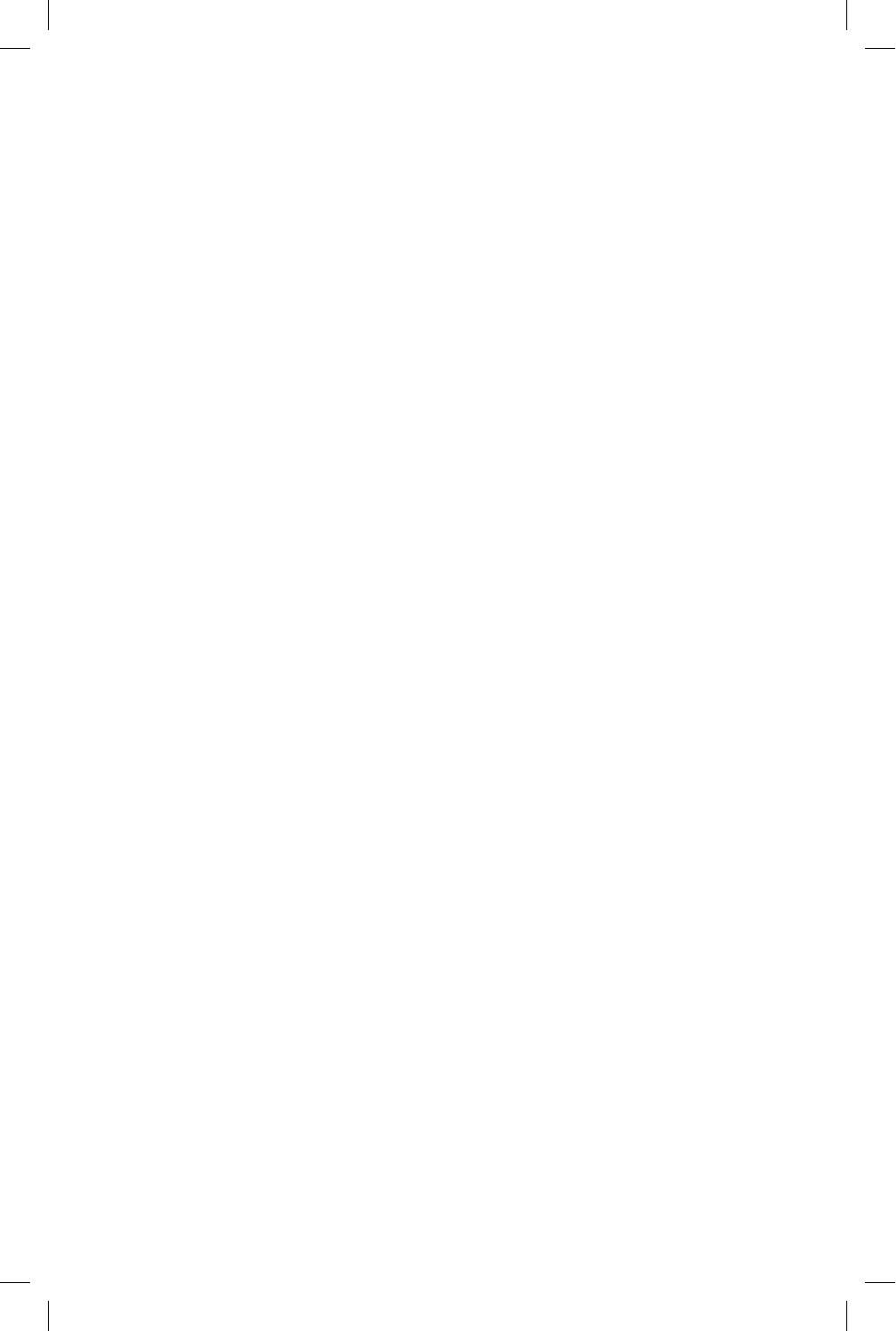#### **SPIRIT OF THE RULE**

Although every effort has been directed towards complete, understandable, and correct rules, Wilmot can't possibly anticipate every situation, circumstance, or interpretation. With this in mind, we must refer to the SPIRIT OF THE RULE. Spirit of the Rule means very simply, the intent of every rule and classification. Additional adjustments, alterations, modifications, and/ or replacements not covered by written rules should NOT be assumed to be legal under the SPIRIT OF THE RULE. SPIRIT OF THE RULE will be the final criteria by which rules will be interpreted and enforced.

#### **RULE BOOK DISCLAIMER**

The rules and/or regulations set forth herein are designed to provide for orderly conduct of racing events and to establish minimum acceptable requirements for such events. These rules shall govern the condition of all events, and by participating in these events, all participants are deemed to have complied with these rules. NO EXPRESSED OR IMPLIED WARRANTY OF SAFETY SHALL RESULT FROM PUBLICATION OF OR A COMPLIANCE WITH THESE RULES AND/OR REGULATIONS. They are intended as a guide for the conduct of the sport and are in no way a guarantee against injury or death to a participant, spectator, or official.

The IRA shall be empowered to permit minor deviation from any of the specifications herein or impose any further restrictions that in their opinion does not alter the minimum acceptable requirements. NO EXPRESS OR IMPLIED WARRANTY OF SAFETY SHALL RESULT FROM SUCH ALTERATION OF SPECIFICATIONS.

Any interpretation or deviation of these rules is left to the discretion of the IRA Officials.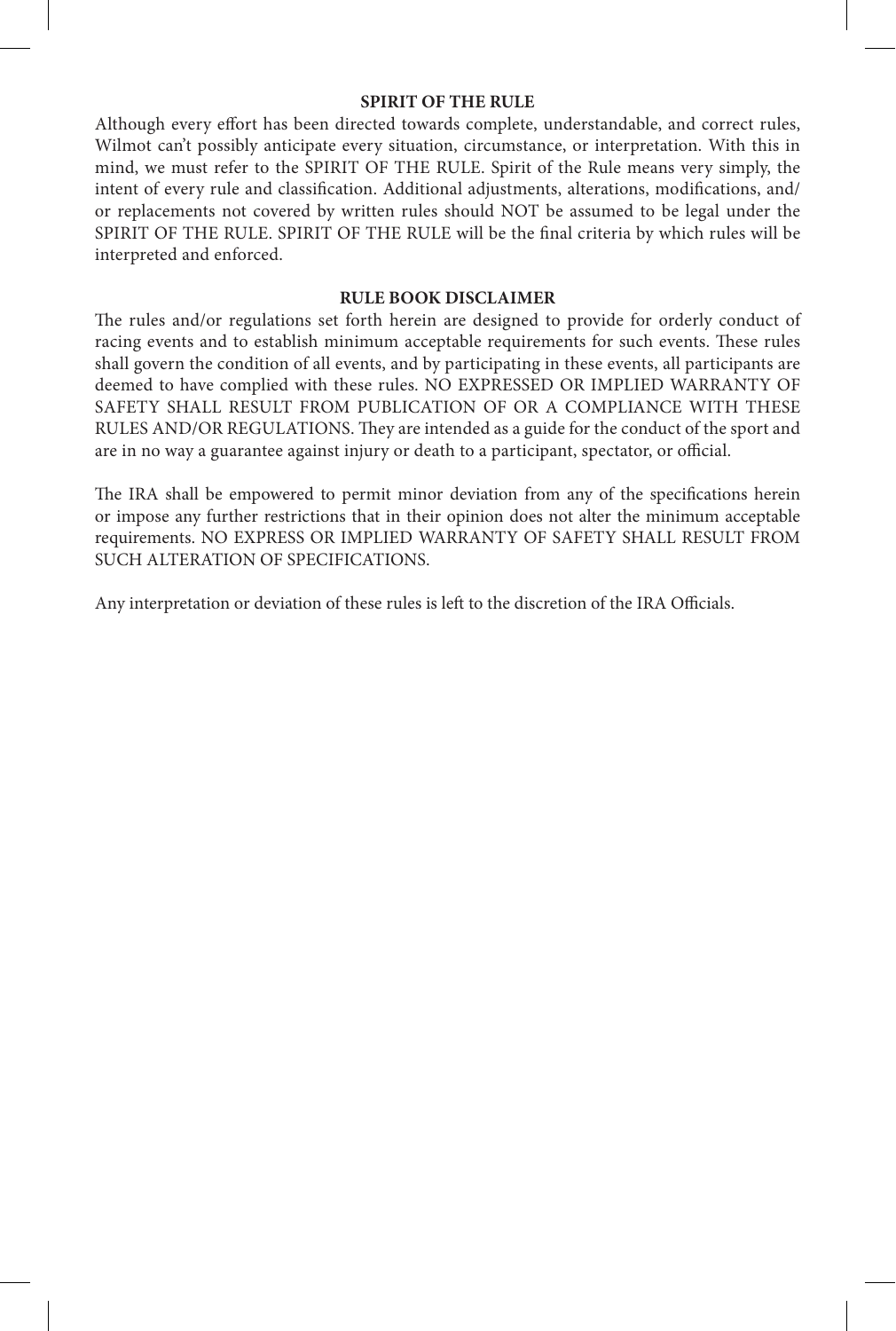#### **ENGINES**

**Option 1.:** Recommended or IRA approved engine for this class is a GM sealed #19318604 or #88958604 crate engine, commonly known as a GM604. Engine CANNOT be modified or have the design integrity of the 604 altered. We do allow these engines to be freshened, though any replace-ment parts must be OEM GM604 or/approved OEM replacements. Excessive achining and/or milling is not allowed. We will use any option available to us to tech these engines for compliance, including but not limited to, a cubic inch pump, whistler, etc. Failure to cooperate with the tech process will result in an automatic disqualification. Maximum compression 10.1:1 with no additional tolerance. Any 604 which "whistles" more than 10.1:1 based on our Whistler testing will be considered illegal and disqualified. All parts used in the 604 crate must be OEM or IRA approved GRM replacements. Exceptions are as follows: Valve covers may be aftermarket, steel timing chain covers are allowed, oil pan may be after market, head gasket thickness to achieve 00.0:1 compres-sion, and after market steel harmonic balancers (for 2021).

Pistons: Mahle #MHL9301278XX (XX dictates the piston size).

Valve Springs: New GM part #19420455 (set of 16) old part #12625033 (set of 16) Conversion part #12625033 (set of 16) (for changing from flat top springs to beehive springs)

Engine will have a maximum RPM of 6700. Engines may have cam drilled for rear drives. Maximum 1½" carb spacer. A 1" or #12AN size inspection plug is required on the oil pan (failure to do so will be require pan removal upon request).

Below is a parts list for the conversion to a sprint car application. These part numbers were supplied by Lane Automotive/Motor State. They, as well as Behling, Don's, Paddock Lake Bumper to Bumper, and R&H are all series sponsors also Lane dealers. Gandrud Chevrolet in Green Bay is the Official Chevrolet Performance Parts dealer of the WI wingless Sprints.

SCH1052LVCM-3 Schoenfeld Headers (this is only header that fits the 604) - unaltered, no merge collectors.

QFTQ-750-CTA Quick Fuel 750 cfm alcohol carb, QTFQ-650-CTA Quick Fuel 650 cfm alcohol carb, or ATM XRBCT650A JRP1004-S-CE Jones Serpentine Drive Kit SWE305-80830 SWEET power steering pump ALL31105 AllStar water pump, water pumps must be belt driven. PRC9351 7-1/2 psi mech fuel pump ALL81200 AllStar GM HEI Distributor w/cap ALL27503 AllStar dist hold down TRA2310 fuel pump mount plate FEL1900 FelPro Holley carb gasket FEL1901FelPro 1" carb plate gasket ARP200-2402 carb stud kit NGKR5724-8 spark plugs (race) HVHSS4150-1ALW 1" alum lightweight super sucker carb spacer Crate innovations CH-21115 Hub & slip yoke (PREFERRED) or BER372-NC-EXT Bert External Drive Kit ( BEWARE, check fit)

**Option2.:** Wilmot Spec Engine (build your engine). This engine will be chipped at 6800 RPM's and the maximum HP is 450.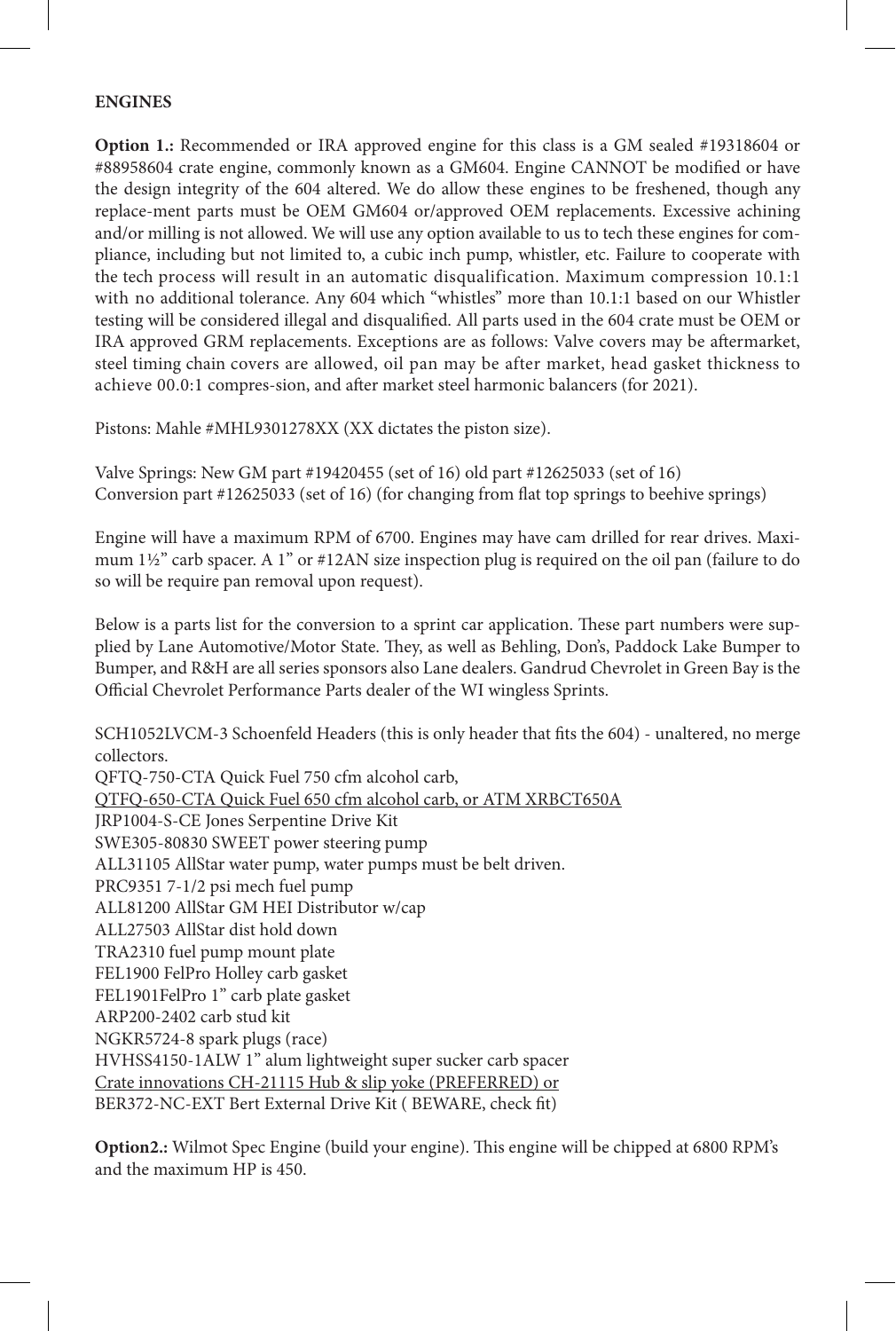#### **Block:**

A) Any Chevrolet 305, 307, 327,or 350 Cl stock iron block that was available in a passenger car or truck. Max overbore - .060"

B) No interchange of crankshafts or rods to blocks allowed.

C) Absolutely no lightening of any kind. All mounts must remain, fuel pump, motor etc.

D) Factory 2 or 4 bolt main blocks ONLY (can NOT alter a 2 bolt block to a 4 bolt block). No splade caps.

#### **Crankshaft:**

- A) Any stock GM production crankshaft allowed. The following Scat 9000 Series crankshafts are allowed: Chevrolet 350 - Scat (Part # 9-10442)
- B) Stroke must match block.
- C) No lightening or polishing allowed. Balancing is allowed .
- D) Crankshaft flange may be machined to fit rear motor plate and torque ball housing.

#### **Rods:**

- A) Any stock steel production rod. Scat OEM replacement I-beam rod #35700 or Eagle OEM I=beam rod # 5700BBLW allowed
- B) Rod length must match block. Chevy 5.7" length powdered metal rods allowed.
- C) No grinding or polishing allowed. Balancing allowed.
- D) No cap screws allowed. Max 3/8" bolts.

#### **Pistons:**

- A) Any forged aluminum piston allowed .
- B) Engines must not exceed 9.5 :1 compression ratio.

#### **Camshaft:**

- A) Hydraulic cam and lifters only.
- B) Lifters must collapse .100" min.
- C) Only lifters of engine make can be used
- D) Lifters must rotate freely and be of magnetic material.
- E) Timing chain only, no belt driven or gear drives allowed.
- F) Cam may be drilled for rear spud.

#### **Cylinder Heads:**

- A) Stock cast iron production cylinder heads only. No aftermarket heads allowed. Except GM EQ heads.
- B) Chevrolet 1987-1995 Swirl port heads are allowed.
- C) No Vortex, Bowtie, SVO, W-2, Magnum, Gen II, or angle plug heads allowed.
- D) The following Chevrolet casting numbers are not allowed. 040, 041, 186, 187, 291, 370, 414, 432, 461, 461X, 462, 492, 1012532, 10208890, 10239906,12554290, 14011083, or 14096217.
- E) Porting or polishing of any kind is not allowed
- F) No angle milling, only standard reconditioning allowed
- G) Carbide cutter relief cuts allowed below the valve seat but not to exceed more than X inch below the top of the valve seat.
- H) Valve spring diameter can only be stock production.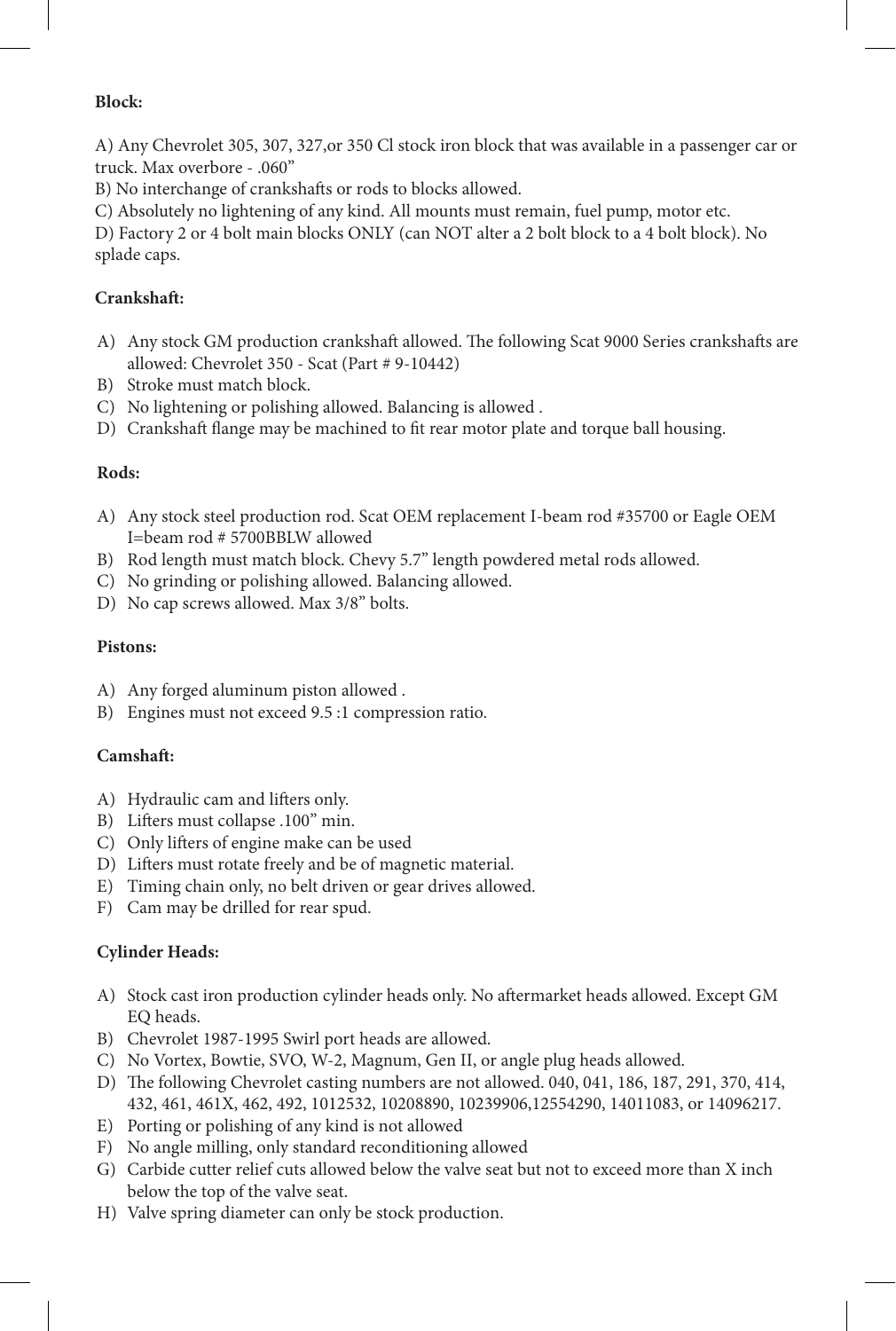- I) Steel stock type stamped rocker arms, roller or roller tipped rocker arms are allowed.
- J) Stud girdles are not allowed.

#### **Intake Manifolds:**

- A) All engines must use the following intake manifold part numbers. Edelbrock (Part #2701) Weiand (Part# 7546, 7467, or 7547-1).
- B) HVHSS4150-1ALW 1" alum lightweight super sucker carb spacer
- C) Porting, polishing, gasket matching of any kind is not allowed.
- D) Bottom of carburetor may be no more than 1-3/8 inches from top of manifold.

#### **Oiling System:**

- A) Wet sump only, oil pump must be in oil pan.
- B) Pan inspection plug is required, located so crankshaft & rods are visible with bore scope. 1" pipe or #12 AN size on plug. Removing the pan may be required if further inspection is necessary.

#### **Exhaust:**

- A) Header tube: 1 5/8 inch maximum outside diameter on the primary tubes,+ or .030.
- B) One collector per side. No merge collectors.
- C) Pan Evac Systems are permitted.

#### **Water Pump & Radiator:**

- A) Any stock type water pump allowed, must be belt driven
- B) Radiator must be in front of engine.

#### **Option 3.: Grandfathered MSA 360**

These engines are no longer grandfathered or legal.

#### **Engine Penalties:**

Any engine components in any engine combination that are found to be illegal, modified, or altered to where they do not conform to the rules will result in ALL money and points for that event forfeited and both car and driver will be suspended for indefinite period. This class is based on a economical crate engine program that does not require any internal changes. We take this serious.

#### **Engine Protest:**

Engine protest fee is \$650 and must be paid to designated race director no more than 15 minutes after the completion of feature. If an engine is protested, the money won by that car that night will be held until test results are completed. If engine is found legal, the protester forfeits his \$650 protest fee, and the engine owner then receives his winnings plus \$200 for inconvenience. If engine is found illegal, the protest fee is returned to protester and winnings from illegal (engine) car from that night will will be used to pay tear down fee. The illegal engine will be marked & tagged illegal and not allowed to compete until repaired, retested and approved.

All engine protest, tear down will be performed by approved IRA facility, determined at the time of protest.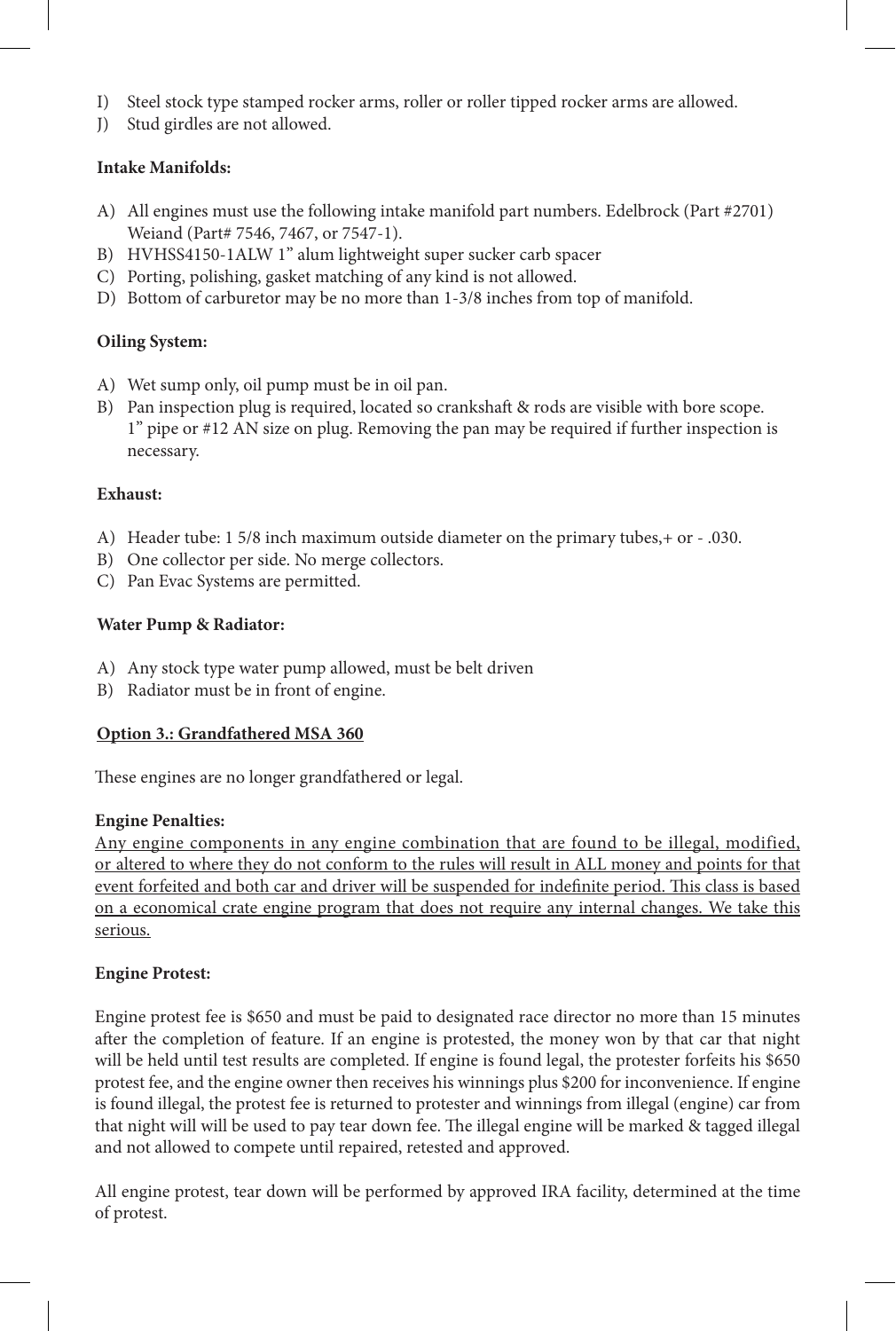#### **General Rules for ALL Cars:**

Oil pans: must have 1" or 12 AN inspection plug

#### **Carburetor:**

- A) A minimum of two (2) return springs must be connected to throttle.
- B) Must have toe strap on throttle pedal.
- C) QFTQ-750-CTA 750 cfm (OR) QFTQ-650-CTA 650 cfm Quick Fuel Alcohol carb. Base plate of carburetor must remain unaltered. (2019, carb must remain unaltered) 1.5" max carb spacing. This will include the linkage plate if used.
- D) QFTQ-750-CTA Quick Fuel 750 cfm alcohol carb or QFTQ-650-CTA Quick Fuel 650 cfm alcohol carb are the only 2 legal carbs for the 604. The carb must be unaltered in regards to base plates, venturies, boosters, and metering blocks as they will be checked. Changing of jets, power valves, air bleeds, accelerator pumps, and squirters is permitted.
- E) Tip over check valves for vent tubes is strongly recommended.
- F) New for 2021, the ATM Innovations XRBCT650A is also a third option carb.

#### **Fuel Pump:**

- A) A mechanical, belt driven, or cam driven fuel pump is allowed. Cam driven recommended .
- B) No Electric fuel pumps allowed.

#### **Electronics:**

- **1.** 2-way communication devise in or attached to the race vehicle or on the driver's person will not be permitted.
- **2.** Cellular, satellite and/or Wi-Fi devices in or attached to the race vehicle or the driver's person will not be permitted (including cell phones or smart watches).
- **3.** Antennas will not be permitted in or attached to the race vehicle or carried by the driver.
- **4.** All forms of a vehicle position system (GPS) will not be permitted.
- **5.** Only approved lap timing and or lap time recording devices (transponders) will be permitted.
- **6.** Gauges to monitor engine conditions are permitted at the discretion of The IRA officials.
- **7.** All Electric gauges whether analog or digital, except tachometers, will only be permitted to have one (1) input from the respective gauge sensor. Outputs from the gauges will not be permitted. Tachometers will be permitted to record engine RPM for recall.
- **8.** Electronic Dash Modules will not be allowed.
- **9.** All additional wiring harnesses related to electronic dash modules or any other type of data acquisition must be completely removed from the race vehicle during an event.

#### **Ignition System:**

- A) GM HEI Distributor with MSD rev limiter
- B) Internal coil vertex magneto with rev limiting device
- C) No electronic monitoring devices capable of storing or transmitting information except tach
- D) No electronic traction control devices.
- E) No MSD type Mags allowed.
- F) Mandatory MSD soft touch rev limiter box P/N 8728 or P/N 8727CT.
- G) ETC 9 volt rev limiter for magneto engines.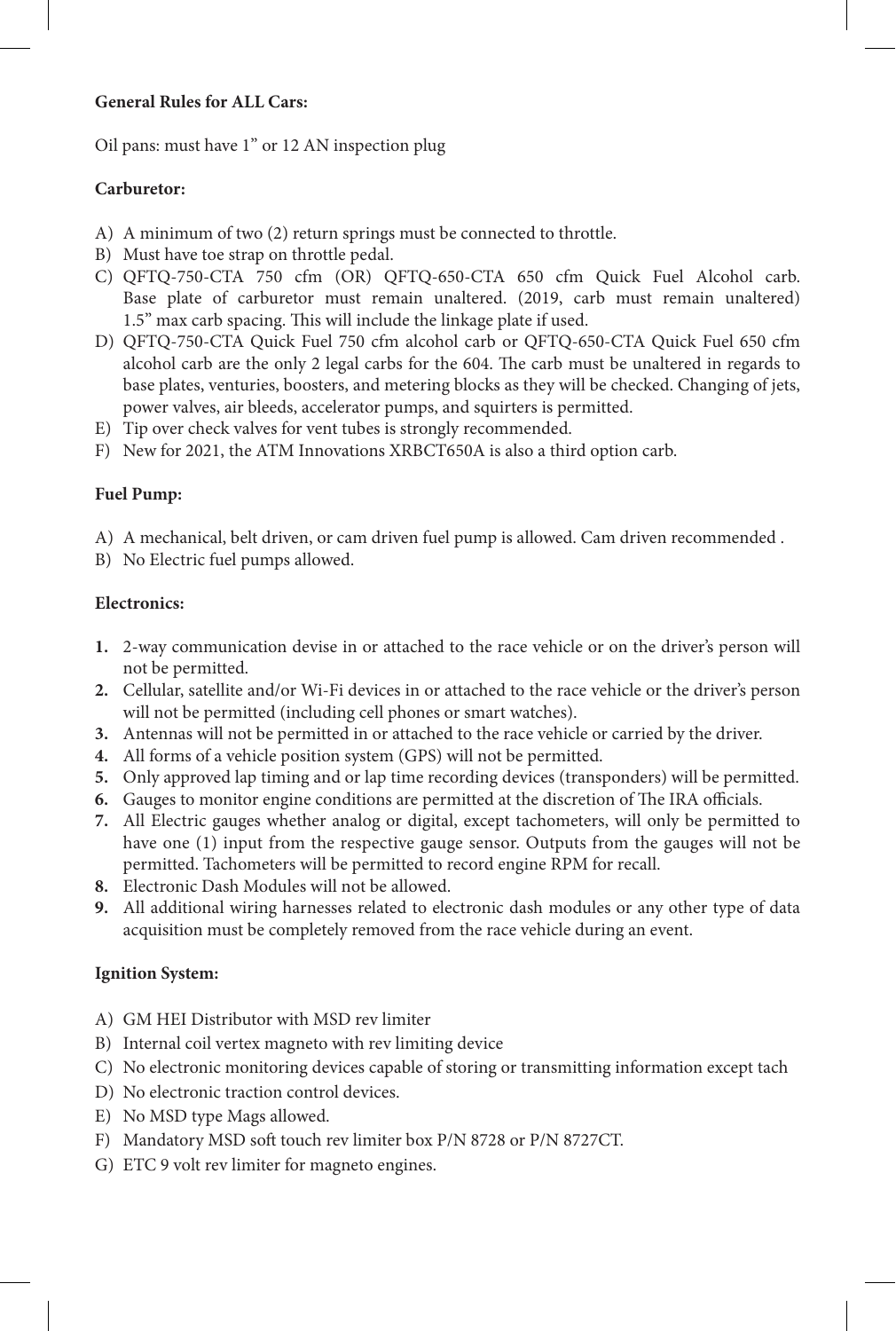**Fuel:** Methanol (or Ethanol) based fuel only. No performance enhancing additives allowed. Fuel can be checked at any time. Fuel Bladders are mandatory. No carbon fiber or composite material shells allowed. IRA reserves the right to send samples out for more comprehensive testing if deemed necessary. If illegal, penalty will result in disqualification and forfeiture of points and money earned.

**Tires:** Hoosier 4 corner rule, 16" H15, H20, or Med RR. 15" H12, H15, SC98, SC100 LR. No preps or softeners. Cars will not be allowed to race with flat LR, RR, RF. (or LF if off the bead).

**Wheels:** Aluminum or steel only. Max width is 18" RR, 15" LR. Wheel covers must use steel fasteners only. Mechanical bleeders only. Electronic bleeders are not allowed. Wheel covers with 3 attachment points must use 5/16" flanged steel bolts and approved fastening system 5 point attachment wheel covers may use the conventional dzus system. Dzus fasteners must be steel only.

**Cars:** Must resemble traditional sprint car design. Anything different (including body panels, bum- pers, nerfs,etc) must meet pre-approval from IRA officials prior to competition, or risk disqualification . Any car deemed unsafe by IRA officials will be denied competition at any time, including attempting to re-enter the track from the work area.

**Chassis:** Roll cage must be of 4 post design . Wheel base no less than 83" and no more than 90". No less than 39" set back on motor. No elliptical tubing used on or as part of main structure. The following measurements are minimum suggested material: 4130 normalized. Top Rails: 1Y, x .095, Bottom Rails: 1 3/8 x .095 or 1Y, x .083. Roll Cage Uprights: 13/8 x .083, Roll Cage Top Cross Member: 1Y, x .095. Upper Rails: 13/8 x .083, Rear End Safety Bar (mandatory): 1x .083 or 1Y. x .065 Brace.

1.) Beginning in 2019 all chassis will be required to have additional bars installed to support and decrease the span between the front and rear uprights in the drivers area. The new support bars must be in addition to the front and rear uprights. Any attempts to manipulate the front and rear uprights to conform to these measurements will not be allowed at the discretion of officials. These additional bars will be minimum 1.375 x .083 ASTM4130 normalized steel or equivalent material. Left and right side support bars may be one of the three designs below. Left and right side support bars do not have to be of the same design.

Left and right side support bars may be one of the three options:

- 1. Support bar may be designed similar to what was known as a "safety bar". It must be attached to the top rail at a point 15" to 20" from the rear of the front upright. It must attach to the hip rail and have a gusset attached to the rear upright near a point opposite of the rear brace/shock mount bar. The curve must be between 4" and 7" measured from outside of the rear upright tube to the outside of the support bar. See diagram.
- 2. Existing chassis with a left side support bar installed (formerly called safety bar) that do not meet the option one specification above, may add a gusset that attaches to the top rail 15" to 20" from the rear of the front upright and angle to the support bar. The existing support bar tubing must meet the minimum as described above (1.375 X .083 ASTM4130 normalized steel or equivalent material). See diagram.
- 3. A support bar may be added to the top rail at a point 15" to 20" from the rear of the front upright and to the rear upright near a point of the rear brace/shock mount bar but no higher than 7" above the hip rail. This bar may have a slight curve near the rear upright to accommodate elbow room and ease of fitment. See diagram.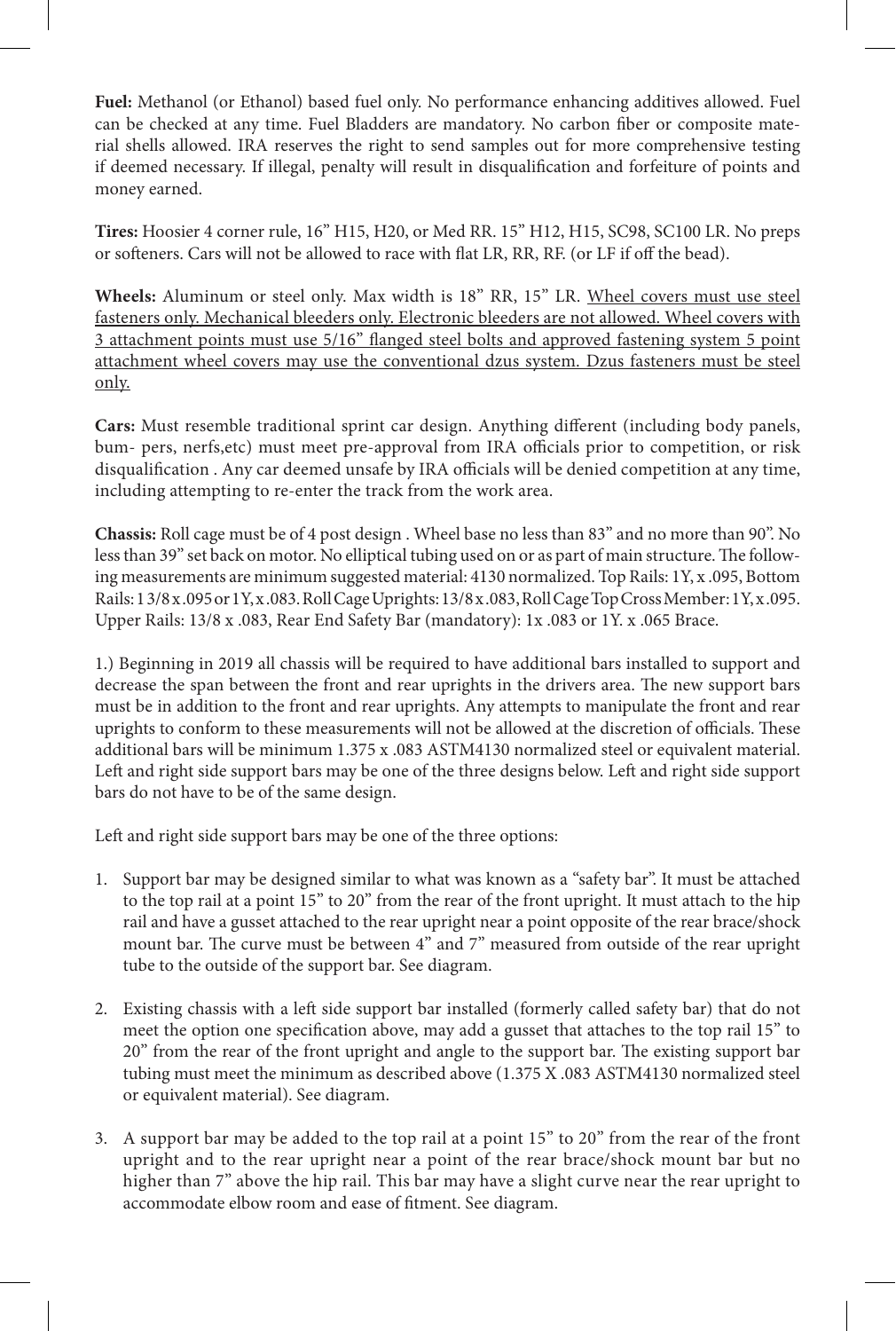4. Slip-tubing is not allowed in the chassis construction. Any existing slip-tubing must be replaced or welded. Clamped or bolted slip tube joints will no longer be allowed.

**Weight Rules:** Cars must weigh a minimum of 1500 lbs, including the driver. Cars can be weighed at any time. If a car fails to meet that requirement it will be considered last in that specific event with no further penalty. A car can cross the scales no more than twice to determine weight, unless requested by IRA Official. Bolt on weight OR additional ballast is not be allowed.

**Brakes:** All cars must be equipped with the minimum of 2 brakes, one front and one rear. Only steel, aluminum, titanium, or carbon fiber brake rotors allowed. Cars knowingly without working brakes will not be allowed to race, or resume racing.

**Shocks:** No cockpit adjustable shocks.

**Mufflers:** Wilmot wingless class does not require mufflers. If teams choose to run mufflers they must use Schoenfeld adaptor 3530 & muffler 14272735-78 or 112535. Mufflers need to be welded, thru bolted, or attached by approved clamp system (King). Loss of muffler will result in a black flag or disqualification (to last place) for that event.

**Front Axle:** Steel only. Minimum sizes 2" x .156, 2 ¼". x .120, 2 3/8" x .095. 2 ½" x .095" Note, front axle tether systems not be required (in 2018 at time of printing this book), though are HIGHLY SUGGESTED and likely in the near future.

**LF Radius Rod:** Must be 4130 steel with steel rod ends, 1 1/8" alum is approved option.

**Drag Link:** Drag links must be tethered to the frame. Captured steel heim ends and a 1" diameter steel construction with .058 sidewalls are suggested for drag links and tie rods.

**Drivelines:** Drivelines must be completely enclosed and must utilize a torque tube and/or strap restraint. Carbon fiber torque tubes are legal. Wilmot STRONGLY urges the use of a driveline containment system. Driveline u-joint scatter shields, steel torque ball housings minimum .120 thick and/or torque ball u-joint containment blankets are again STRONGLY encouraged and suggested.

**Floor Pan:** Steel or aluminum only. Wedges and/or foils underneath the race car will not be permitted.

**Torsion Bars & Stops:** No cockpit adjustability. Stop & arm locks are required on front.

**Bumpers & Nerfs:** All rear bumpers must be steel, minimum 1" diameter and minimum .065 thick. The front bumper must not extend more than 8" from the frame and/or the measurement from the center of the front axle to the front bumper must not exceed 23,". NOTE, anything designed beyond "chassis mfg normal" must be pre-approved prior to competition.

**Body Side Panel:** Right side panel must have a minimum opening of 8" x 20". Maximum distance from the frame is 7". Radius rod protectors are permitted, the maximum protector vertical opening will be 10" in height by 24" long and it must NOT extend more than 3" from the outside edge of the bottom frame rails. A 11/2" wide by 20" long exhaust fume deflector, located on the bottom side-body panel at the rear edge will be permitted. The turnout angle must not exceed 90 degrees. Elbow room alterations must be limited to the area between the roll cage and not be designed to trap or deflect air in order to gain a competitive advantage. All other side paneling must be fabricated flat and must not extend past the outside edge of the frame rails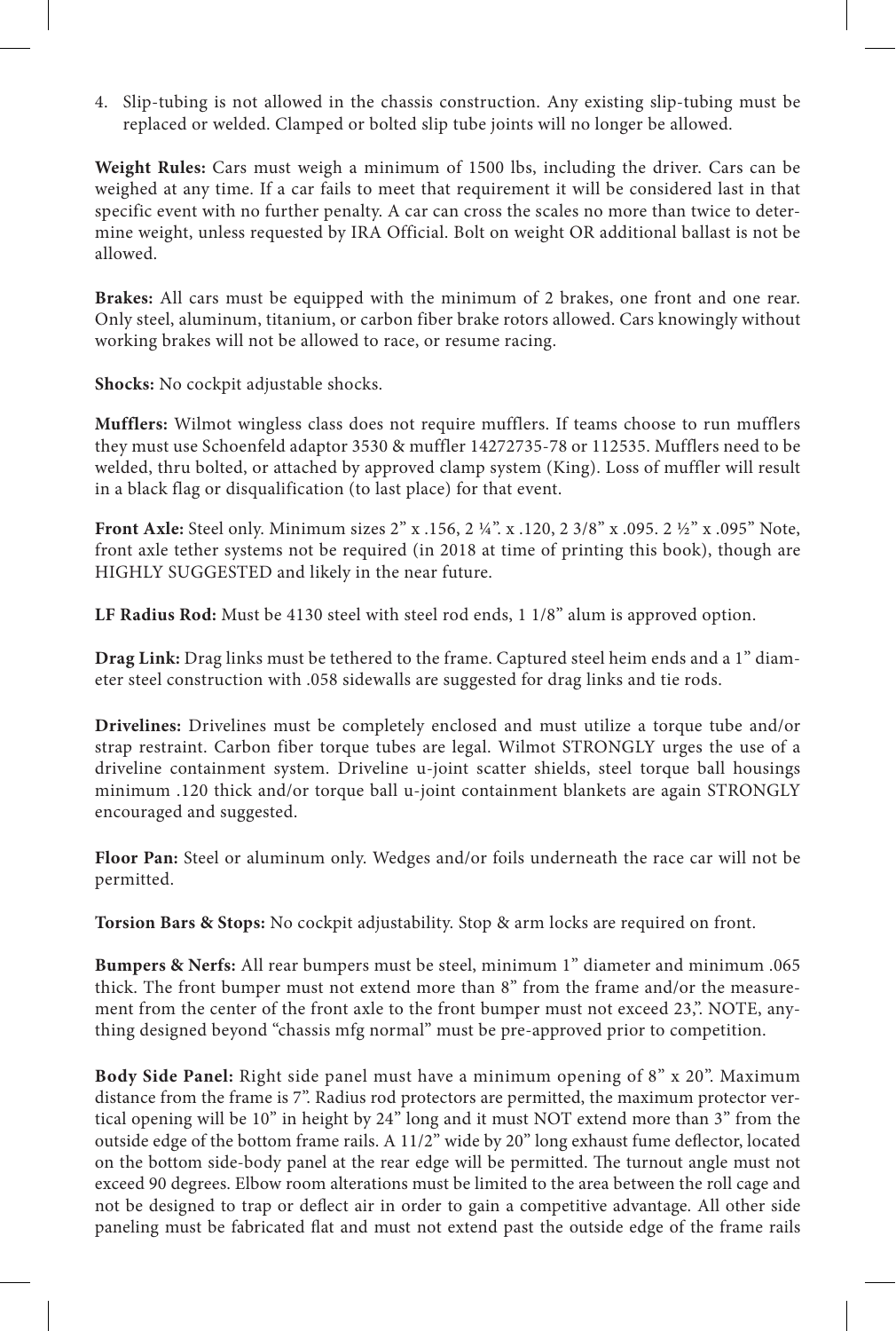more than the thickness of the paneling material. We suggest any panel, hood, radius rod protectors, fume deflectors, etc. beyond the normal appearance be pre approved by IRA. Car number also needs to be displayed on right side triangle panel.

**Seats:** FIA and/or SFI rating STRONGLY RECOMMENDED. Seat mounting to be done per manufacturer's recommendations. All seats are STRONGLY SUGGESTED to meet SFI 39.2 specifications. The driver's left side headrest must extend at least 4" forward from the back of the head- rest (where the helmet contacts the back of the headrest). All areas surrounding the head should have padding. Sub strap connecting bar should be directly under the hole in the bottom of seat.

**Head & Neck Restraint Systems:** Mandatory. Devices should meet SFI specs, and be installed per manufacturer's instructions. A devise meeting SFI 38.1 is recommended.

**Seat Belts:** Each car will be equipped with a minimum of an SFI 16.5 or SFI 16.1 approved restraint system, and be within the 2 year expiration date from manufacturer. Seat belt restraint systems shall be installed and used in accordance with manufacturer's instructions. Seat belt material should not be allowed to come in contact with any sharp or metal edge, including when the belt passes through the seat.

**Driving Suit:** The driver's suit should be constructed of multi-layered fire retardant material of SFI rating 3 .2A/5 or above. Fire retardant gloves and shoes are mandatory. Nomex (or equivalent) underwear, socks, head sock and/or head skirt are also STRONGLY RECOMMENDED. Arm restraints are also STRONGLY RECOMMENDED, as are knee pads and/or protection around or near steering box.

**Helmets:** All drivers ARE REQUIRED to wear a full face helmet with a minimum safety rating of FIA 8860-2010, Snell SA 2010, SA2015, or better. Snell SAH 2010 and/or valid SFI 31,1/2005/2010 label.

**RockScreens:** STRONGLY SUGGESTED AND RECOMMENDED

#### **OTHER SAFETY RECOMMENDATIONS:**

- **- No sharp or protruding edges around cockpit.**
- **- A clearly marked electrical engine shut off switch within reach of the driver.**
- **- A clearly marked fuel shut off valve within reach of the driver.**
- **- Only SFI flame retardant seat, roll bar, knee, and steering padding.**
- **- A Eject (trademark)helmet removal system installed by mfg instructions.**
- **- All teams should have an equally accessible FFF fire extinguisher at the back of each trailer.**

**RaceCeiver Radio:** A WORKING RaceCeiver style Radio is mandatory, channel 454 .000 unless another frequency (channel 1561 is 2nd option) is required for that event. Failing to have a working radio, or disobeying a IRA Official's voice command can lead to disqualification and forfeiture of money earned.

- NO MIRRORS, radios (other than RaceCeiver) or communication equipment allowed.
- No hollow or drilled out bolts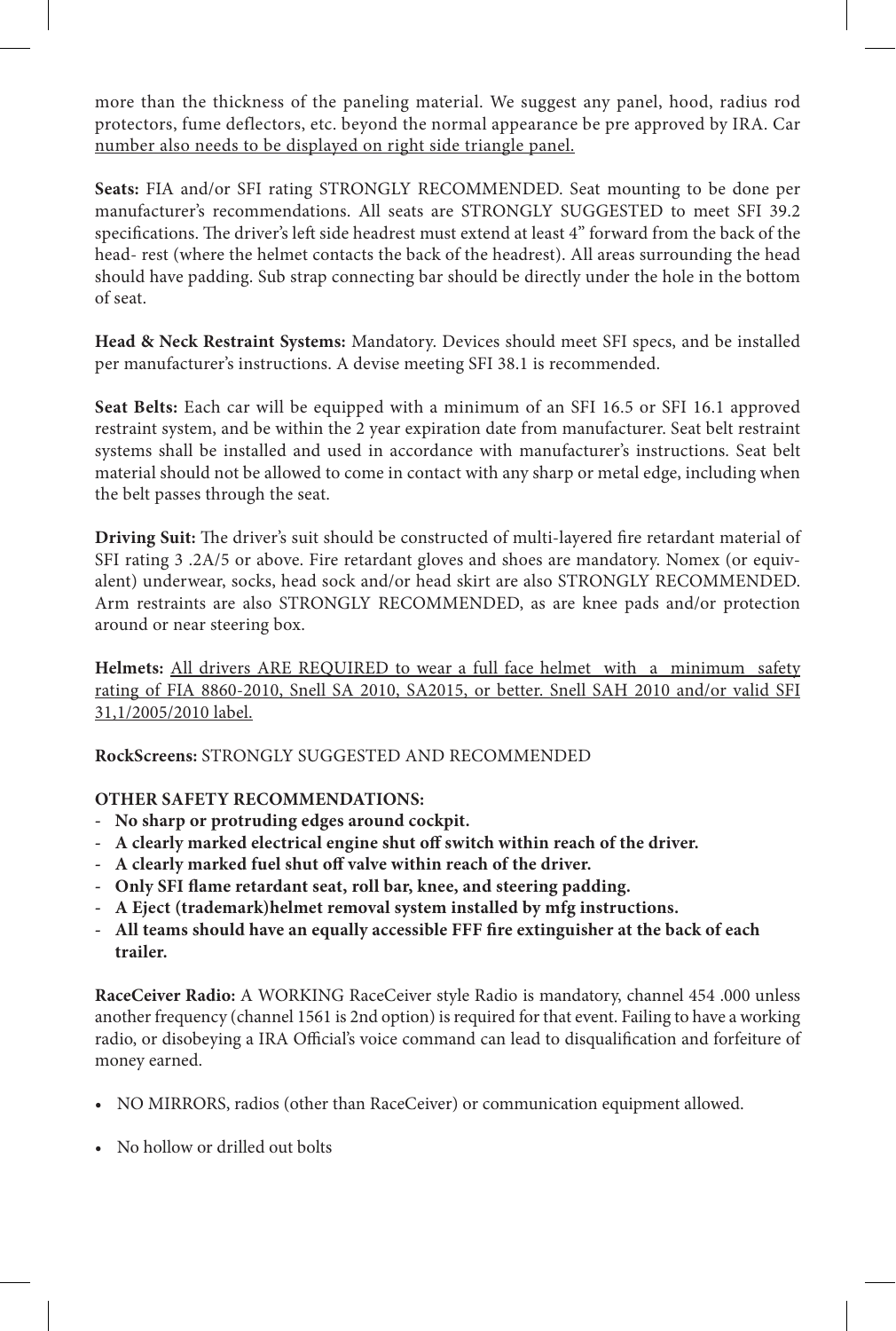**CONDUCT:** While we understand that auto racing is a highly emotional sport, we understand that good sportsmanship is the cornerstone of any race program. This must include respect for all participants, IRA officials, track ownership & staff, push truck & wrecker crews, fans, and sponsors. While we understand the emotion, IRA will not tolerate public displays of poor sportsmanship, stopping your race car on the track to dispute a call or scoring placement, fighting, harassment, or verbal abuse. Threatening or obscene gestures and/ or language aimed at an official or competitor, rough driving, fighting, pushing or assaulting an official, or destroying IRA property may result in disqualification, forfeiture of money, fine, banishment from premises, and suspension. In case of suspension, if a number of race dates are handed out, rain-outs do not count. If money has been paid prior to an infraction of any kind and a penalty assessed, the money MUST BE returned to Wilmot prior to any further competition at the raceway. Drivers and owners are responsible for the actions of their crews. Entering another racer's pit stall in an aggressive manner is already a fault and in situations where problems escalate because of it will have that taken into consideration, thus stay out of other competitor's pit stalls. It should be noted that team members whose car is not on the scales, or in the work area .... HAVE NO BUSINESS BEING IN THOSE AREAS! In closing, sportsmanship does not just pertain to activities at the track. Social media is included Remember what you say, or type, has meaning and what you do has consequences, so please think before you lash out.

- No alcohol, or illegal drugs may be consumed by a driver before or during an event. We reserve the right to have the track medical staff determine if a driver, who we may suspect of doing either, be fit for competition. We reserve the right to test anyone, whether randomly or by our choice, at any time. Refusal to do will result in DQ.
- Parents are responsible for their minor children's actions and safety whom they sign a release for to gain entry to the pit area. The pit area is considered a restricted area.
- Drivers must remain with their car, until instructed otherwise by IRA officials or safety crew during any red or yellow they are involved in. Penalty may result if failure to do so.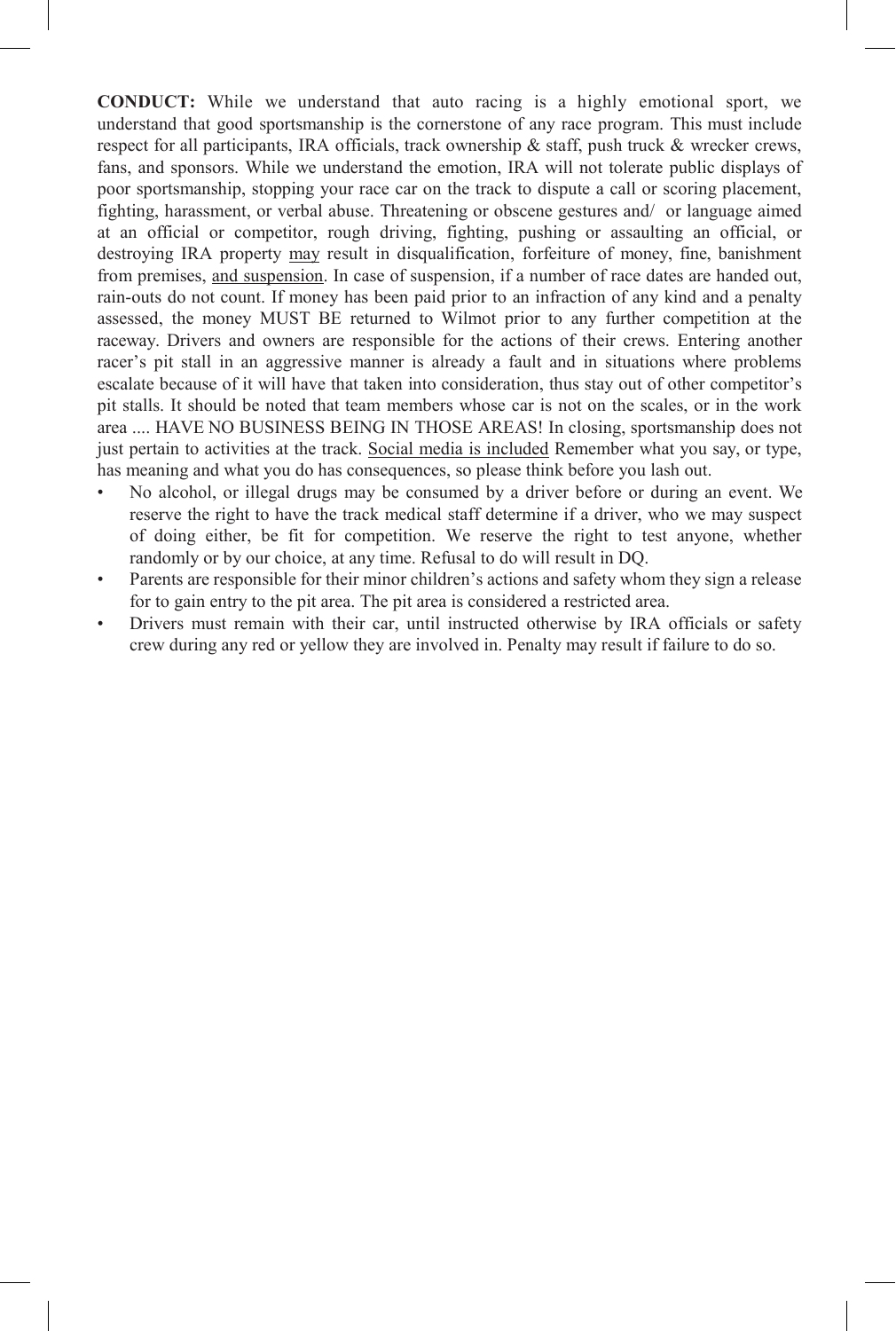### **PROCEDURES**

#### **1. PACKING**

This is the responsibility of ALL cars to participate equally. Failure to do so may result in a penalty.

#### **2. ONE PUSH-OFF PER RACE**

You are allowed only one push-off prior to the start, or restart of any race. If you require a second push-off you will go to the tail. **However,** If prior to starter giving 1 lap to the green signal, on a red flag restart, if a car stops in front of a specific **INFIELD IRA TRACK OFFICIAL (not work area)** for a safety issue, such as seat belts, and the driver can fix problem in a timely manner himself (without getting out of the car), he will be given his spot back.

**3. QUALIFYING: IF t**ime trials will be done during hot laps in most cases. Cars MUST hot lap in their respective group in which they have drawn. It is teams responsibility to make sure transponders are charged and mounted. If a car fails to get a time or misses their session, those cars will be assigned a heat at placed at the rear.

Note: If qualifying is not held, the IRA passing point system will be utilized. See diagram. B would start straight up by heat points. A would still have top 10 redraw formula, then straight up by points. B cars would tag.

#### **4. HEATS**

Heats are lined up based on qualifying times, inverting four. Number of cars designated for transfer will be based on car count and determined at Driver's Meeting. IF passing points are utilized, a specific number of cars will transfer overall thru the heats.

**4B.** Cars which finish in a transfer position, but have a scale infraction, will be sent to B-Main transfer with nobody moving up. An extra B-Main transfer will be added.

#### **5. B-MAIN**

The B-Main consists of cars which failed to transfer through their heats. The front row consists of of the fastest two non-transfer cars through qualifying, followed by heat finishers by time. If no B is run, the line up which would have been the B, will tag the A transfers. If passing points are used, the cars would line straight up per points.

**5B.** Based on qualifying, if twin B's, pole in each is fastest qualifying non-transfer, then same as single B but every other car.

#### **5C. C-MAIN**

Same as B. If qualifying, Fastest two qualifiers not in B are the front row, followed by heat finish by time. If passing points it's based on heat points.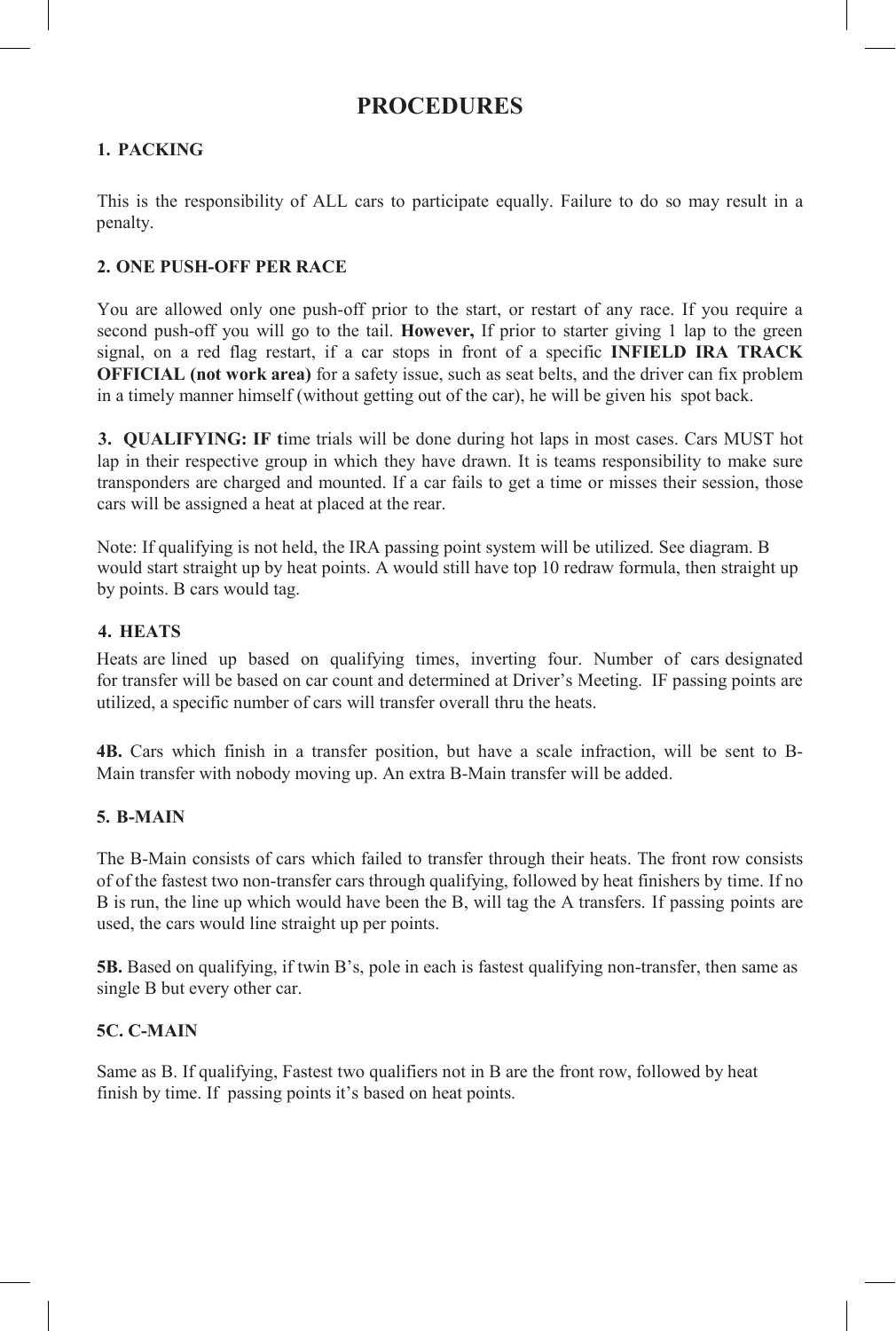#### **6. A-MAIN**

Based on qualifying, the first five rows (based on 4 heats) will be the heat winners and the next six top qualifiers that transferred through their heat. Those ten cars will redraw for starting position. This will determine the invert for the top 5 rows, based on IRA redraw formula. The rest of the field will be the remaining transfer cars based on heat finishing position, then by the time per finishing position. B-Main transfers tag the field based on B-Main finish. See diagram.

If passing points, the top 10 in points following the heat will be a single redraw, top point car would draw a pill, 2-5 rows.

#### **7. LINE-UPS**

Heat line-ups are made by taking the fastest 4 cars per heat and inverting them. For example: if 4 heats are being run, the fastest qualifiers make the heat race inversion with the fast qualifier designated for second row outside of the FIRST heat, second fast to start second row outside SECOND heat, etc. Using this scenario, cars timing in 17th on back will be added to the heats beginning with 17th fast starting the first heat third row inside,18th quick third row inside second heat, etc.

Changes in event line-ups will be handled in this manner. If a car scratches before the race is pushed off (not started, but pushed off), a new line-up will be made. If a car fails to answer the call for a race for which it is scheduled and the other cars in that race have been pushed off, the line-up change will be handled in this manner. If the car which is absent was to start on the inside of a row, the inside row only moves straight up filling the vacancy left by the scratched car.

If the initial green for a race is waved and an incident occurs which brings a yellow or red, the inside and outside rows move straight up to fill the vacancies left by missing cars. If following a multi-car first lap melee, an inproportionate number (more than 2) inside vs outside, a new lineup can be made to re-align field.

#### **8. ALTERNATES**

The alternate for the A-Main only will be pushed off with the A-Main field and will participate in the parade laps at the back of the field. If all A-Main cars answer the call and are pushed off and running, the flagman will wave off the alternate one lap prior to the one lap to the green signal. If someone fails to get started for the A, the rows would move up to fill the vacancy and the alternate would start on the last row, either inside or outside, depending where the scratched car was to start. The scratched car will not receive A-Main points or money, actually swapping B-Main points with the alternate.

Once the initial green is waved, even if a lap is not completed, the field will be deemed complete, and no alternate will be added to replace damaged cars.

Note: There will be an alternate for the A-Main ONLY.

#### **9. STARTS**

Pole car sets the pace, must be constant from turn 3. The leaders will bring the field to a designated spot (cone, white line, etc.) exiting the fourth turn on the track at a moderate pace SIDE BY SIDE, rest of the field NOSE TO TAIL. When this spot is reached, the leaders must accelerate, the remainder of the field may also accelerate at this time. Do not pass the pace car without being told to do so while lining up.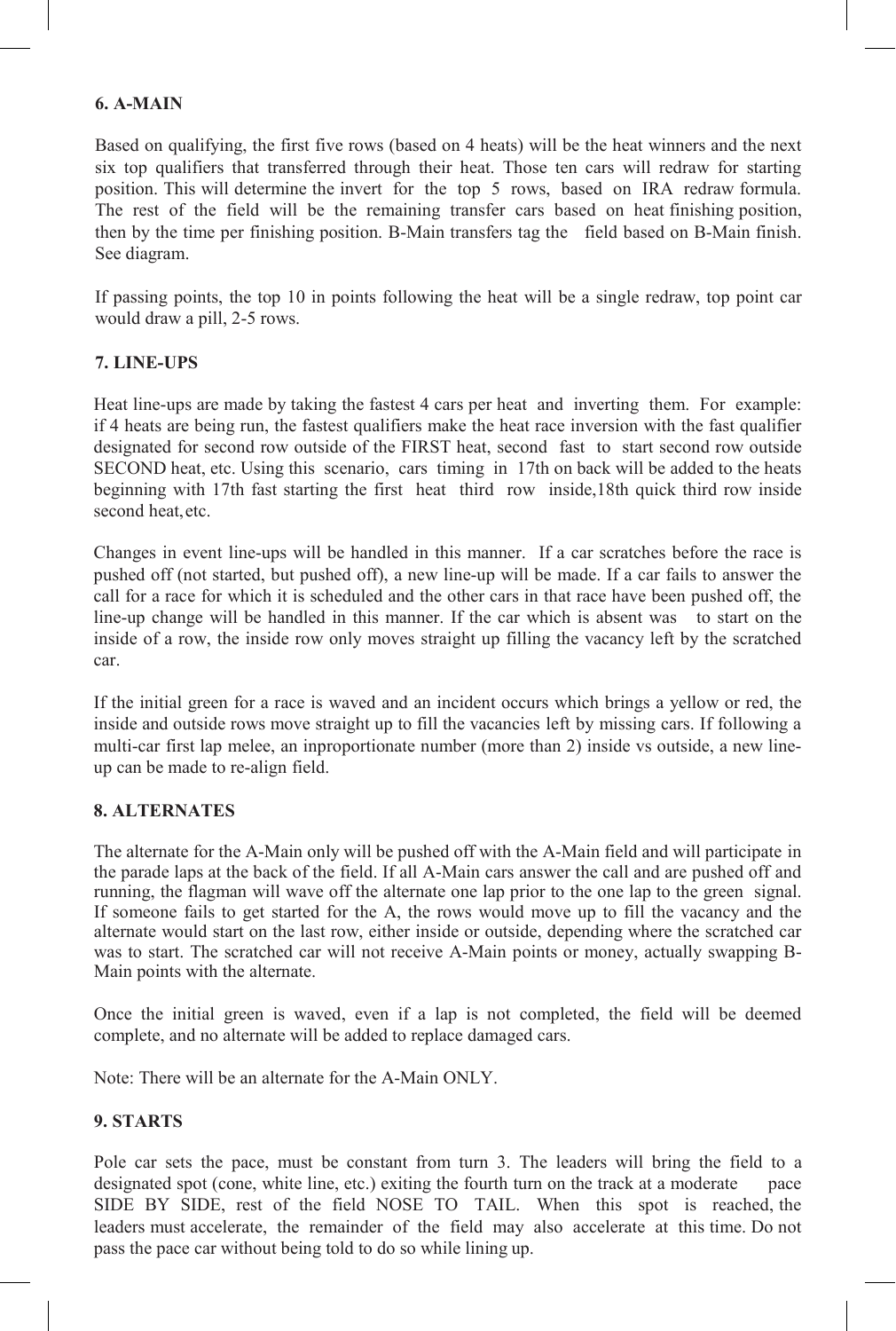#### **10. SCORING**

The entire field has to complete a lap before a single file restart occurs. IRA utilizes "split yellow" scoring. When a yellow or red flag is waved, scoring terminates. However, that lap will count and cars that were scored will be lined up as such, providing two or more cars have crossed the line with the remainder of field being lined up according to previous lap scored. Cars involved in an incident will tag the field. On restarts, the entire field must cross the line before the lap will count. IRA uses RaceCeiver radios and teams are expected to use them for directions regarding position from the tower, a penalty can be issued for failure to use a radio.

#### **11. LUCKY DOG/LAPPEDCARS**

This will be used in the A-main only. All cars 1 lap down when a yellow, or red comes out will be allowed to move to the tail of the field and get their lap back. Unless within last 5 laps of the race, lapped cars will be put to the tail all race, though will not get lap back last 5 laps of race. Cars more than 1 lap down, move behind Lucky Dog cars and do not get lap back. This rule holds true for A-mains only. IRA reserves the right in heats and/or Bmains to move a "slow" moving lapped car(s) to the tail on restarts, that car would remain lapped.

#### **12. LINING UP FOR SINGLE FILERESTARTS**

When the yellow flag is waved, pull up to the car directly in front of you, whether it be lapped or not, and form a single file line, nose to tail. GET SINGLE FILE! Once the scorers have the line up we will move lapped cars to the tail. Cars on the lead lap that were involved will restart IN FRONT OF Lucky Dog cars. Cars 2 laps down or more will tag the tail behind Lucky Dog cars. This scenario holds true until the last 5 laps. If a yellow or red waves in the last 5 laps, there is No Lucky Dog, however lapped cars still move behind all lead lap cars, except for those involved in incident, those cars restart on the tail and remain on whatever lap they were on, lead lap or otherwise.

#### **13. RESTARTS**

The IRA uses a restart cone on the front-chute, the leader can pick up throttle anywhere he chooses between the 3-4 apex (not in 3) and the initial start chalkline/cone near turn 4. The leader sets the line and everyone needs to follow that line (within reason) leader sets the line and everyone needs to follow that line (within reason) approaching the cone. All cars need to go single file on the outside of the cone before passing cars. Anyone knocking the cone down, going inside the cone, or passing before the cone will be penalized 2 positions for the infraction and/or 2 positions for every car passed by doing so in cases where a YELLOW ISN'T THROWN AT TIME OF PENALTY, the penalty is then assessed at next race stoppage, or conclusion if no prior stoppage. Being side by side at the cone, even though not truly passing for position CAN be ruled a pass (jump). Cars are to be nose to tail until passed thru the cone.

#### **14. JUMPING STARTS**

On the races initial start, if the front row can't work together and get an even start at the specified starting area, one or both offenders will be penalized.

If a car further back gets out of line, not nose to tail, prior to the front row accelerating, it can be considered a jump. A 2 car penalty will be assessed upon an immediate yellow for the infraction, or a 2 per car jumped penalty will be assessed at either next race stoppage or conclusion, whichever comes first.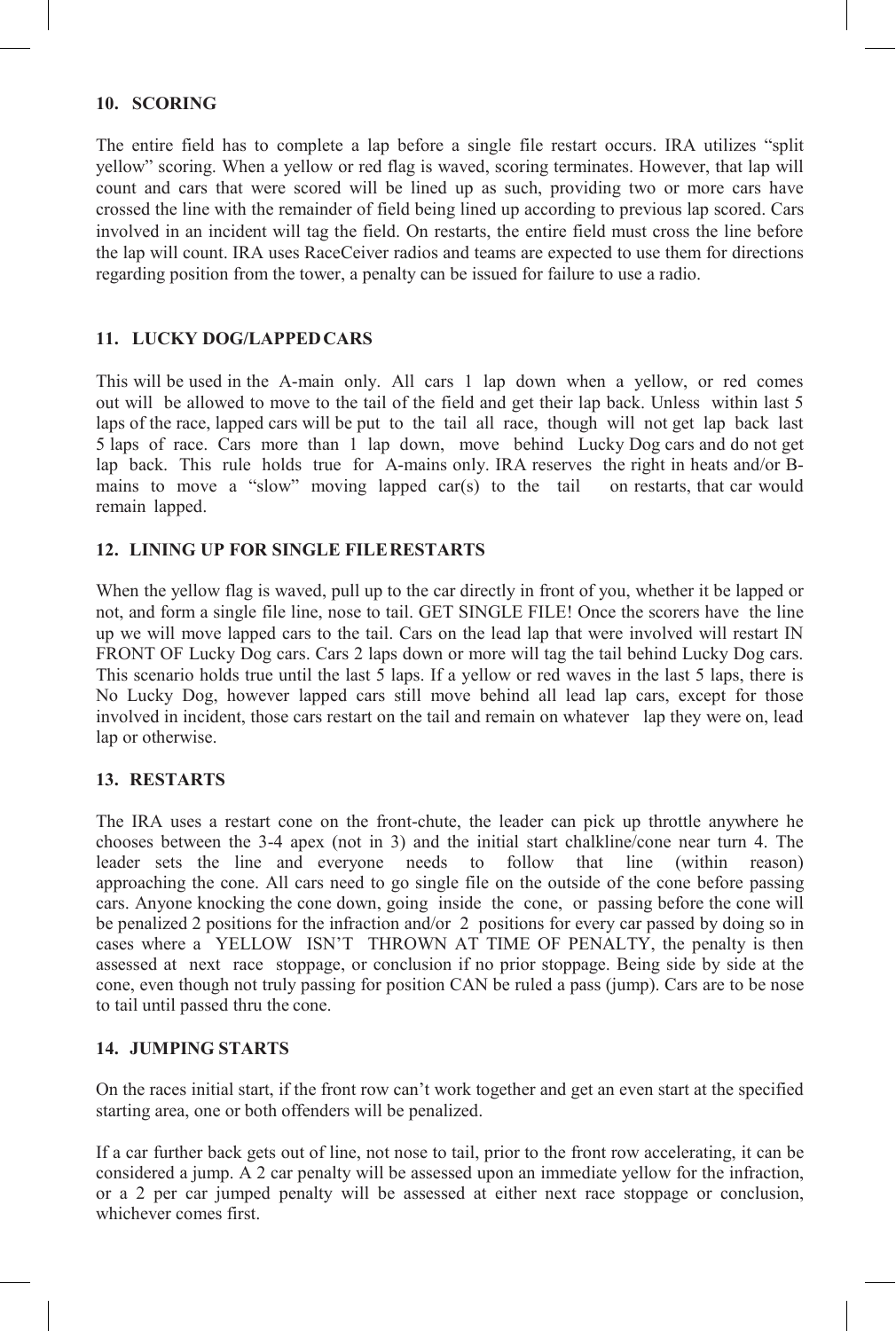#### **15. 360 SPIN RULE**

IRA frowns upon 360 spins, particularly in traffic. **IF A IRA OFFICIAL BELIEVES THE SITUATION TO BE UNSAFE or hinders other cars,** a yellow will be called and the car performing the 360 will be put to the rear. The 360 car can also be considered involved if its' 360 caused an incident that forced a yellow. **IF A IRA OFFICIAL DOES NOT BELIEVE THE SPIN TO BE EITHER UNSAFE OR A HINDERANCE TO OTHERS, NO YELLOW WILL BE CALLED.** Yes this is a discretionary "gray" area, though IRA will do its best to be consistent in how these are called. There is no perfect scenario.

#### **16. TWO YELLOWRULE**

Any driver who causes two yellows in any race (unassisted) will disqualify himself from the remainder of that particular race. The car will be brought to the pit area and not restarted. Assisted is any incident in which more than one car needs to be repushed, or any single car which spun due to obvious contact from another. Additionally no car can be involved in any more than three race stopping incidents of any combination, assisted or unassisted, and be restarted in any one race.

#### **17. WORK AREA**

Two minutes in the specific designated work area will be granted to any car causing or being involved in a race stopping incident, When Possible. However the work area will be closed after halfway of any heat, and after 30 minutes (without refueling opportunity) in any A, and additionally in situations involving curfew, time, etc.. The two minute clock starts when the car, or last car in multiple car incident, arrives in the work area. The work must becompleted within the two minutes AND appear safe for restarting in the opinion of IRA work area official. Any car returning to a race from the work area which purposely causes its' own yellow in hopes of returning to the work area to further repair car will be not be allowed to restart. Fuel may not be added during a work area yellow or closed red. If the work area clock has been started, and another car should then enter the work area, that additional  $car(s)$  will not be given two minutes of its' own, but only be granted the remaining clock time of the original work area car as it is not that car's yellow. There is no work area clock prior to the initial start of any race, cars must be ready to start race when tower and flagman are ready.

**IRA RESERVES THE RIGHT TO CHANGE WORK AREA ELIGIBILITY,** (possibly only allowing cars with flat tires or that were involved in a contact incident to enter), with advance warning prior to any race.

#### **18. BEHIND THE PIT WALL**

A car can go into the pits for repairs during a red flag stop, however, it must be back on the track prior to the 1 to the green restart flag, and start on the tail. A car can rejoin a race after another green flag has been thrown, only if another yellow or red occurs and another lap has yet to be scored.

#### **19. INCOMPLETED RACE**

In an event where the feature race is stopped before its posted lap completion, it will be deemed an official race if more than half the distance has been completed. If a race is stopped prior to that point, all A-MAIN cars split the purse and each A-MAIN car receives 30 points.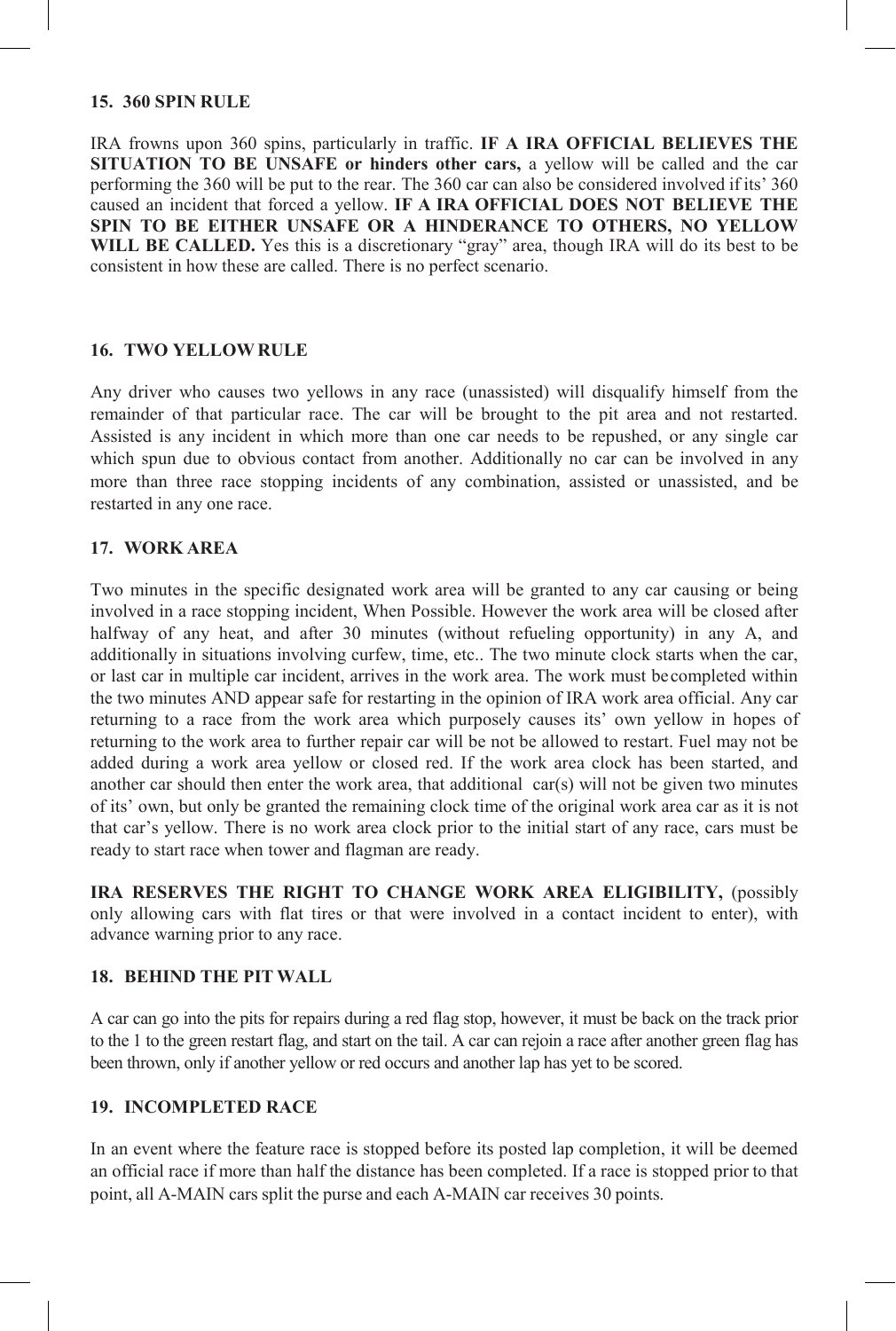#### **20. 4 WHEELERS & PIT CARTS**

No 4 wheelers & pit carts are allowed beyond push-off area or on the track during a red unless specifically approved by IRA officials. PENALTY for noncompliance is loss of spot and car goes to the tail.

#### **21. DRIVER/CAR SWAPPING**

Drivers are able to drive a car other than the one they signed in (drew qualifying number for).If this occurs after the close of pill draw, the new car/driver combinations will qualify last. No driver can qualify more than one car. A driver may race a car other than the one he qualified,

though, by changing cars, the car first driven will be automatically scratched for the remainder of the events. All driver changes must occur prior to the start of the B- Main. If a car/driver combination did not receive a qualifying time, they must start their heat from the back. Cars without a time, start the A or B based on heat finish. New car/driver combinations can still take place following heats, however, no matter if the car transferred into the A-Main with another driver, it gives that up, now, the new driver must run the B-Main with hopes of transferring and start from the back of the B-Main. No driver can start the A-Main without earning a starting position himself, either by transferring his latest entry through either a heat or the B-Main, unless they use their specific back up car. Remember once a driver leaves his original entered car to drive another car, the original mount is scratched with no track points earned. A driver cannot start the A-Main in a car he himself did not transfer into the A-Main. Once the initial green flag of any race waves, even if a yellow or red flag comes out prior to completing a lap, no car/driver changes will be allowed for that particularrace.

#### **22. BACK UP CARS**

Specific back up cars (cars not drawn in) are allowed prior to qualifying without changing qualifying order. Back up cars can be used in heat or B, though must start from the tail. Driver must race himself into A, unless there isn't a B. Back up cars are cars that never were drawn in for the event.

#### **23. FIGHTING** (see Unsportsmanlike Conduct)

**24.** IRA may penalize with suspension, fines, and/or points.

#### **25. HAVE FUN RULE**

Have FUN and be safe. We all come out to the races because we enjoy it. Don't let YOUR bad luck or foul mood ruin the positive racing experience ofothers.

#### **FLAGS**

**GREEN:** When the green flag waves, it constitutes the beginning of a race, even if the initial lap is not completed.

**BLACK:** Pull safely OFF the track, leave the racing surface without causing a yellow. Something is wrong with your car that is jeopardizing the safety of yourself and your fellow drivers. Failing to acknowledge a black flag is automatic disqualification.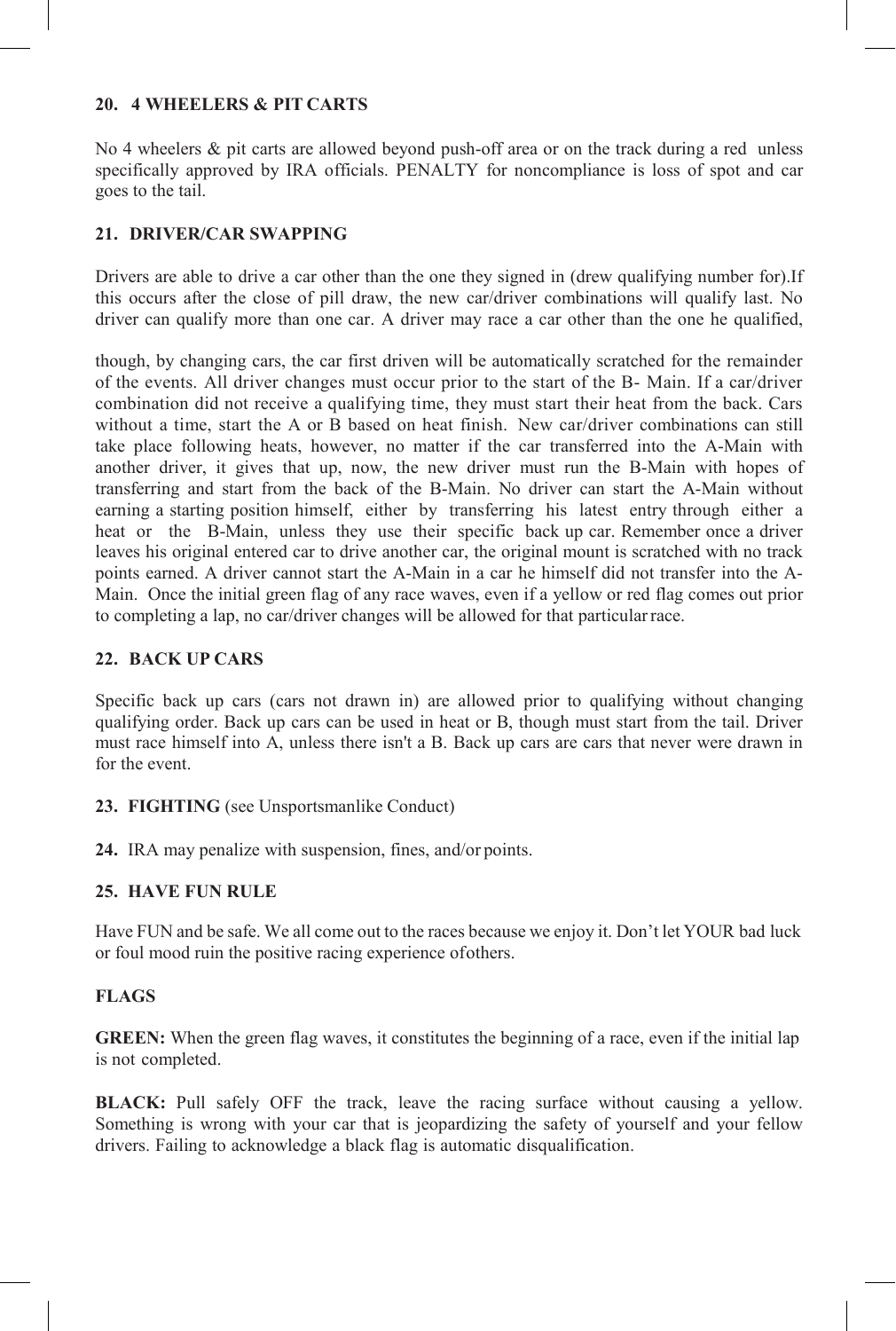**YELLOW:** Proceed with caution, DO NOT PASS, pull directly behind the car in front of you forming a single file (nose to tail) line to await the restart line-up. When a yellow is shown, scoring has stopped. Do not race back to the start/finish line.

Note: If your car comes to a stop, even though no contact was made in an incident, you will be considered involved and be put to the tail of either the lead lap, Lucky Dog, or very tail. If your car loses something which causes a yellow, if the part lost doesn't break any other rule, you can restart on the tail. If debris from another car becomes hooked to yours causing a dangerous situation, the yellow will come out, your car will be stopped to have the debris removed, you will get your spot back and if it can be determined whose car created/or lost something to cause this yellow, that car will be put to the tail. If debris falls off your car from prior contact, it is up to the judgement of officials if they deem the debris fell off through no fault of your own, and if so you may get your spot back or tag the tail of your respective lap. If your car is involved in an incident or stops on the track causing a yellow, you will have 2 minutes (if work area is open) from the time the car arrives in the designated work area to make any necessary repairs. If this can't be completed you will not be able to rejoin that race. Designated work areas are off the racing surface and crews are not allowed to work on the car until it is in the work area. If work begins before the car is in the work area the car will be disqualified.

**RED:** The race is being stopped, slow your car down and bring it to a stop on the racing surface. DO NOT drive through a RED crash scene, doing so can result in a penalty. If contact is made and your car comes to a stop because of it, you are considered involved. Spinning to avoid a red situation also unfortunately "may" be considered being involved and in both cases you will restart at the tail. Spinning to avoid ??? will be determined by race director.

Red flag condition will be considered **A CLOSED TRACK** unless otherwise stated by IRA officials. The track will be opened to crew members **ONLY IF** it is going to take a considerable amount of time to clean up the incident and **ONLY AFTER** all cars are in the work area.

Cars involved in red will be allowed to go to work area/hauler to be worked on, but must ready when tower indicates field is ready to restart.

Any time there is an open red, time will start over from when the first car pushed off. (check your fuel) IRA will use a standard of 40 minutes of running time before considering refueling.

#### **OPEN RED:** NOTE: **4-WHEELERS ARE NOT ALLOWED ON TO RACE TRACK**

**DURING RACE**, driver will be penalized and sent to tail... Push trucks will bring cars back to work area as soon as possible. Crews may wrench cars, add fuel, tear-offs, etc. however; **TEAMS ARE NOT ALLOWED TO REMOVE A TIRE, OR TIRES FROM VEHICLE FOR ANY REASON.** Doing so will result in a penalty and sent to tail of field. If car is not ready when a push truck arrives at your car for push-off after a red you may be penalized and sent to tail.

**WHITE:** 1 lap to go before the completion of a race. If a yellow or red flag is needed on this lap, when racing resumes there will be a GREEN, WHITE, CHECKERD, finish.

**CHECKERED:** The race has been finished.

**YELLOW/CHECKERED** (both): An incident has occurred on the track after the checkered has been shown to the leader or already waved. The cars crossing the line prior to the yellow light or flag being waved will be scored as finished, the remainder of the field will be scored from the previous lap, except for the cars involved in the incident, they will tag the last scored lap. Weather, curfew, or track conditions can also cause ayellow/checkered.

**RED/CHECKERED** (both): Same as yellow/checkered, however, the incident is more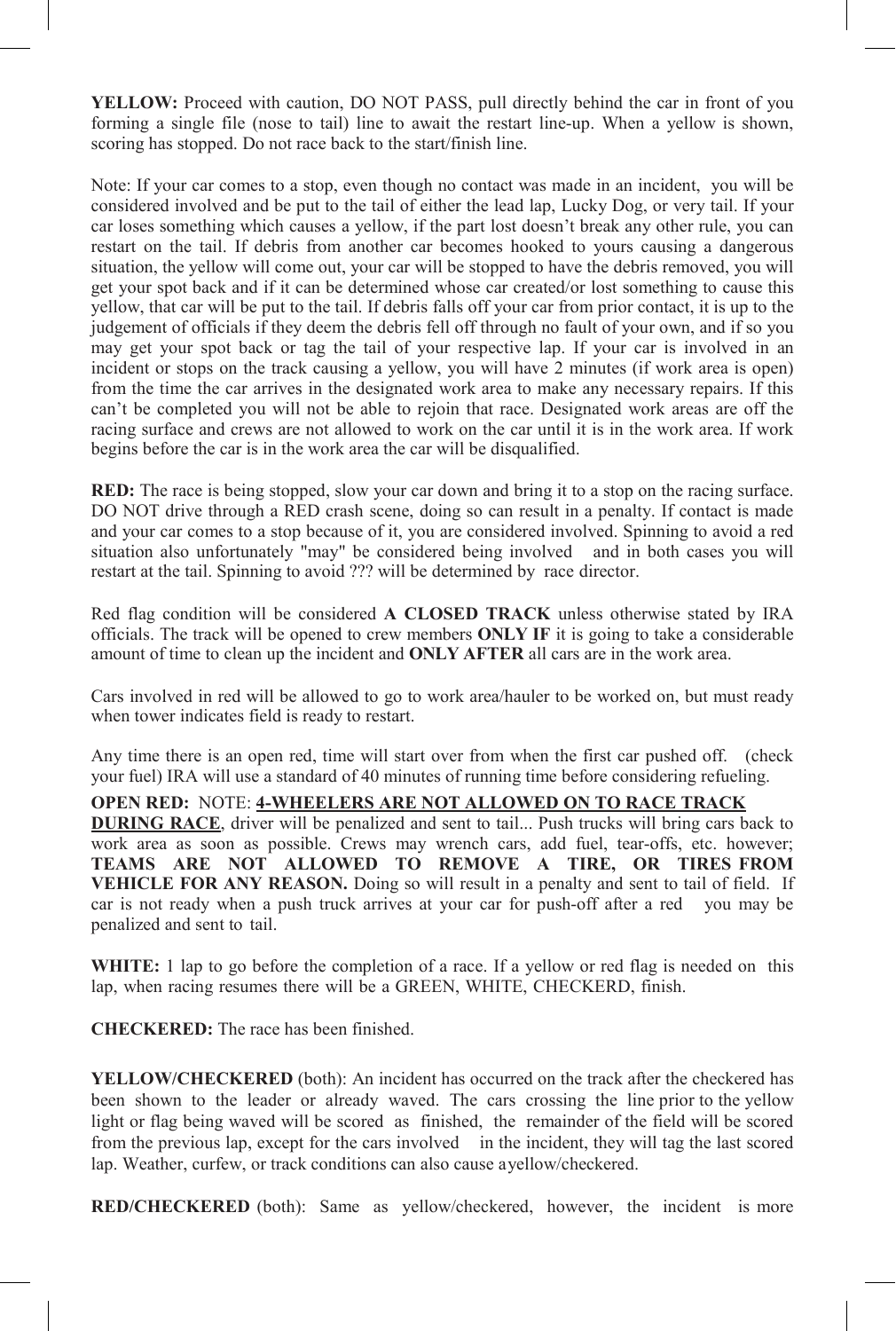severe and cars need to stop immediately and follow normal "closed" red flag procedures, the race is over.

#### **PRODUCT AND POINT FUND ELIGIBILITY**

**PRODUCT:** To be eligible for any product given away at any event, a driver/or car owner must have purchased a IRA membership with insurance. The driver/or car owner must NEVER have competed in a non-IRA-sanctioned sprint event within the same state, on the same night as an IRA event was being held. Driver/owner is required to display required decals of sponsor/product for eligibility. IRA requires specific "series" sponsor stickers displayed on car, any car failing to display mandated stickers from any sponsor in designated location, will not be allowed to benefit from any funds that particular sponsor provides.

**POINT FUND:** To be eligible for the annual IRA point fund, a driver/or owner must have purchased a IRA membership with insurance; have competed in at least 80% of the completed events; never ran against an IRA sanctioned event, MORE THAN ONCE, in the same state on the same night as an IRA event and must be a member in good standing. Money paid out will be based upon participation percentage. Driver/owner is required to display required decals of sponsor/product for eligibility.

NOTE: There is a one time "grace period" for any driver/or owner who is an IRA member in good standing that meets all the above criteria. This "grace period" allows a driver/owner to miss remaining number of consecutive race nights because of a major crash, or a major engine problem, specifically, a blown motor that happens during a consecutive series of racing. These missed nights should not be deducted from the driver/ owner's 80% participation requirements. An IRA official must be made known of the severity of damage and/or driver injury, and the fact the "grace period" be started. This only applies at IRA sanctioned events.

\*Only 50% of the posted point money will be paid to owners & drivers who do not attend the awards banquet.

**TRANSPONDERS:** IRA requests members to own their own Westhold transponder. Renters will be required to pay a \$15 administrative/transponder rental fee on a per event basis. The fee can be paid at pill draw. ALL IRA owned transponders MUST BE returned at payout in order to receive a check. Anyone returning a damaged transponder will be charged for the damage, replacement cost is \$150 for the transponder, and \$10 for pouch (our cost). It is the race team's responsibility to properly secure their transponder. Race teams need to at least own their own pouches.

**PAYOUT:** To expedite and keep actual purse pay accurate, Tire & Transponder bills will not be deducted from purse checks. It is TEAMS responsibility to pay for tires, and transponder rentals separately and timely, and purse pay CAN BE held if tires and transponder fees haven't been paid in such manner.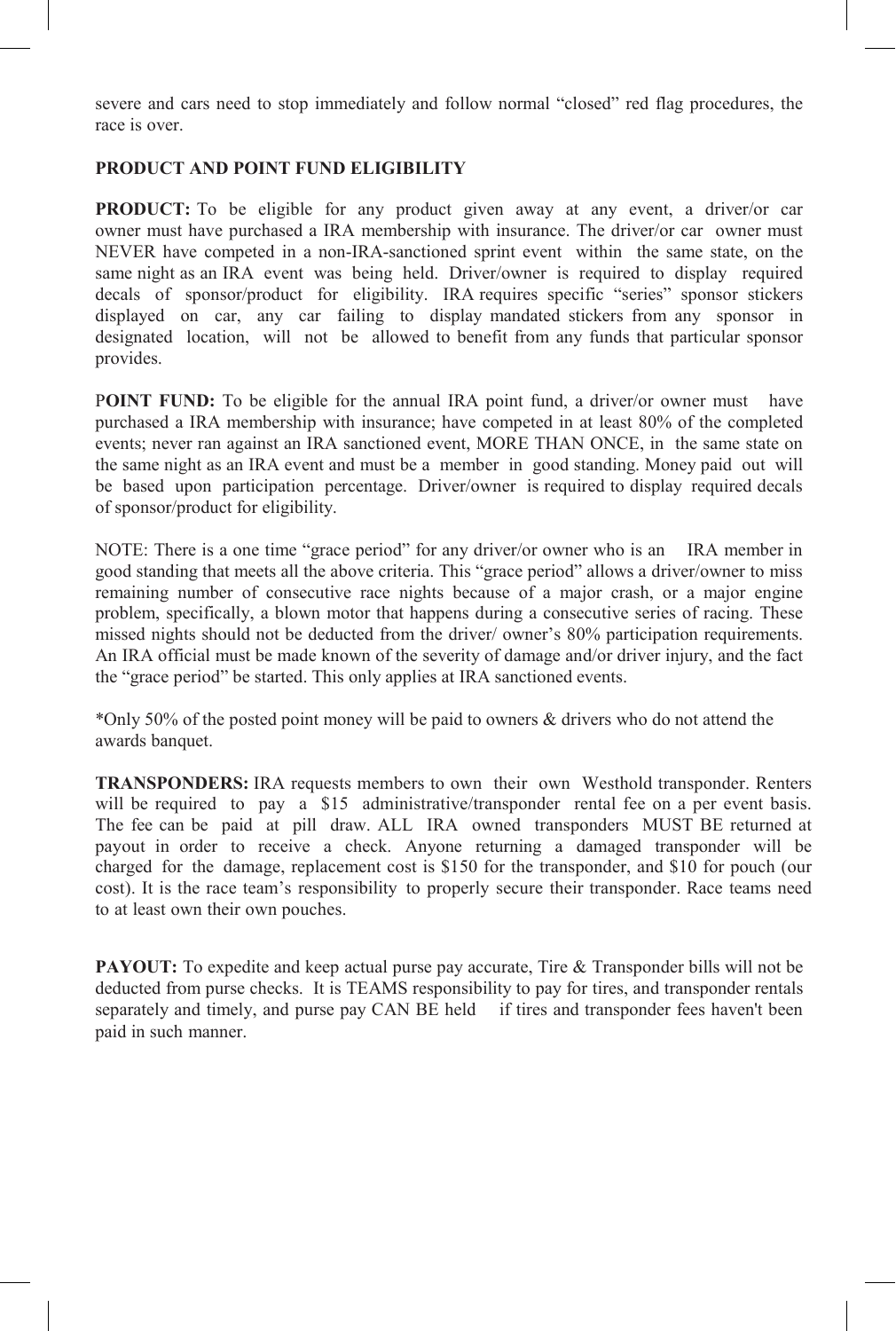#### **POINTS BREAKDOWN**

**Show Up:** 60 (pts will be awarded on a rain-out if all teams have signed in)

**Qualifying:** 10, 8, 7, 6, 5, 4, 3, 2 (pts will be awarded to top 8) Note, the 8 who accumulate the most heat points in a passing point formula utilized in a non-qualifying format event will be awarded qualifying points.

**Heats:** 15, 13, 12, 11, and 10 for 5th transfer only if ?????. Top 5 of passing pts.

**B-Main Transfer:** 10, 8, 7 (and down 1 point for every B-Main transfer position)

**B-Main Non-Transfer:** 16, 15, 14, 13, 12, 11, 10, 9, 8, 7, 6, 5, 4, 3, 2, 1

**A-main:** 65-1st, 60-2nd, 56-3rd, 52-4th, 48-5th, 45-6th, 42-7th, 39-8th, 36-9th, 33-10th, 31-11th, 29-12th, 27-13th, 25-14th, 23-15th, 22-16th, 21-17th, 20-18th, 19-19th, 18-20th, 17-21st on back

**PASSING:** 1 point will be awarded for each finishing position advanced from starting position in Heat and A-main competition. Starting position is determined on the original pace lap (not board line-up).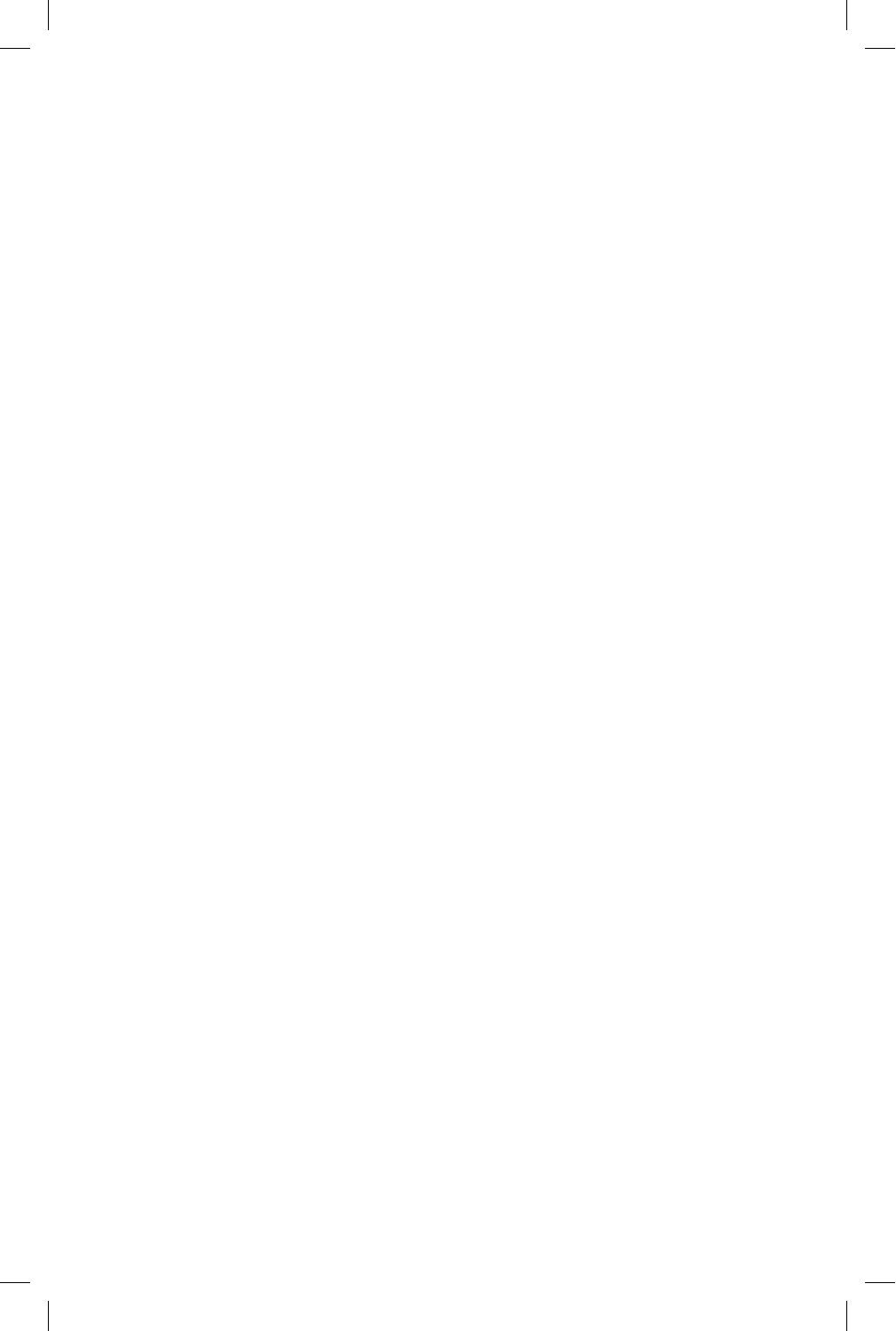

Diagram 16.12.1<br>By Tom Devitt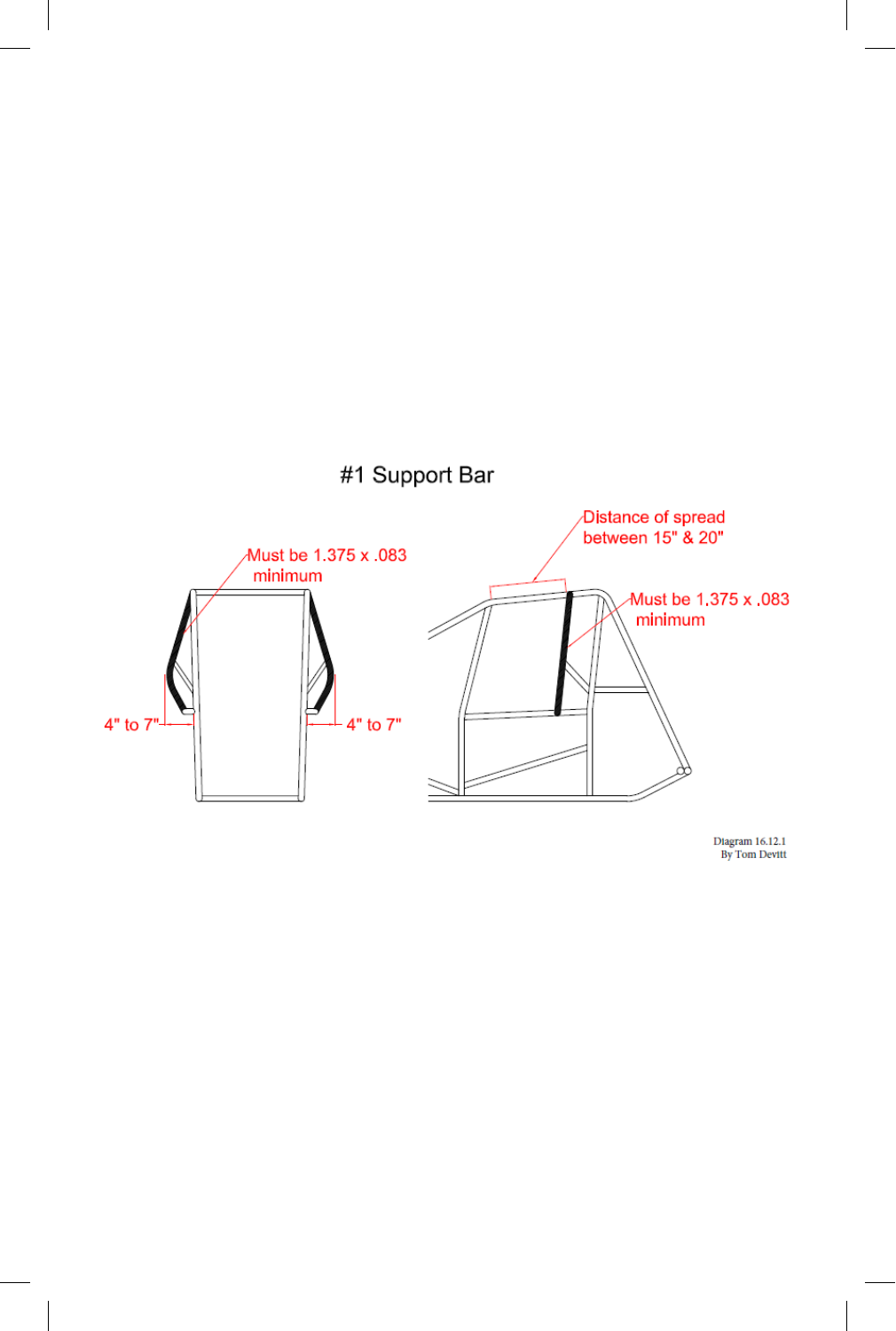

Diagram 16.12.2<br>by Tom Devitt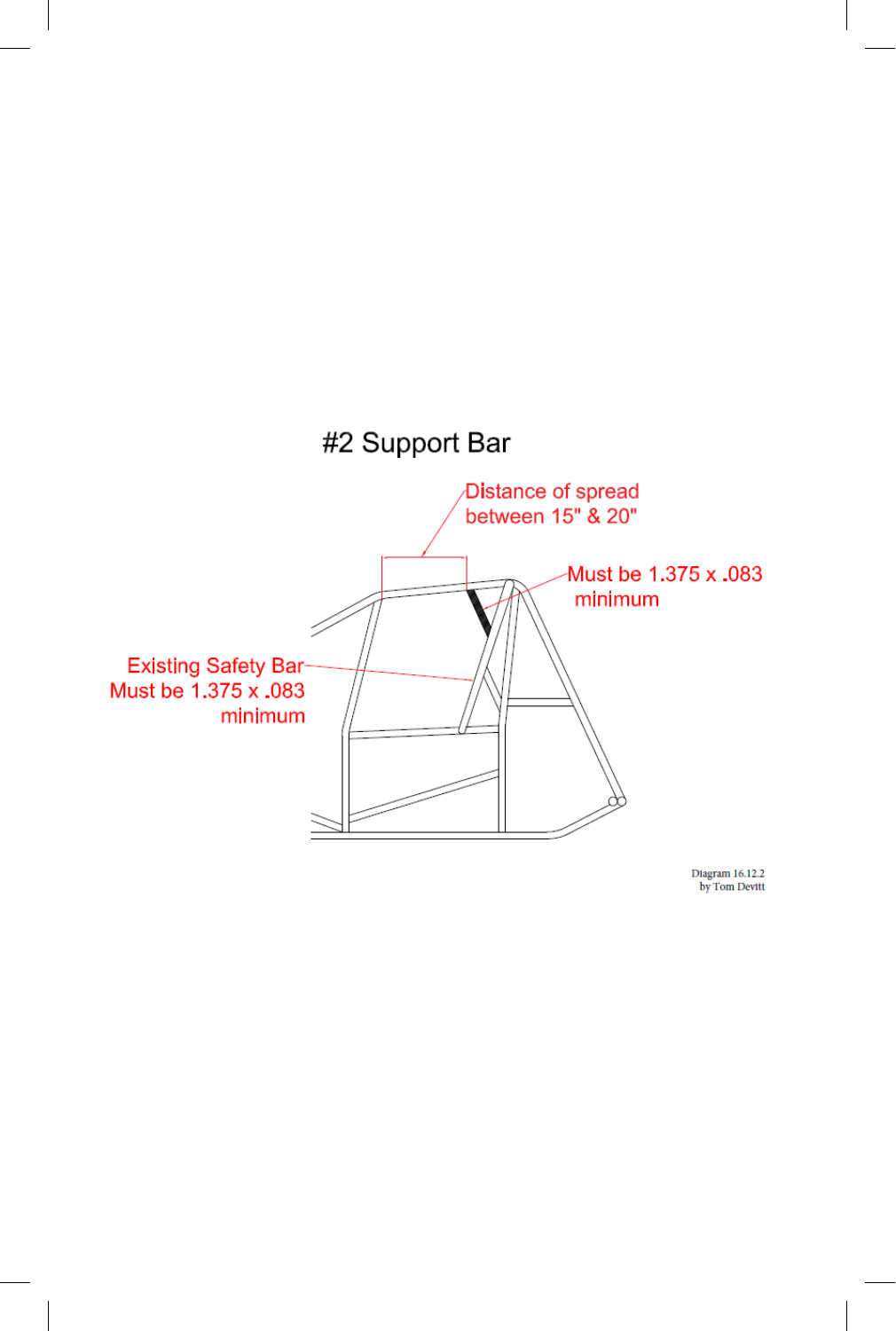

Drawing 16.12.3<br>By Tom Devitt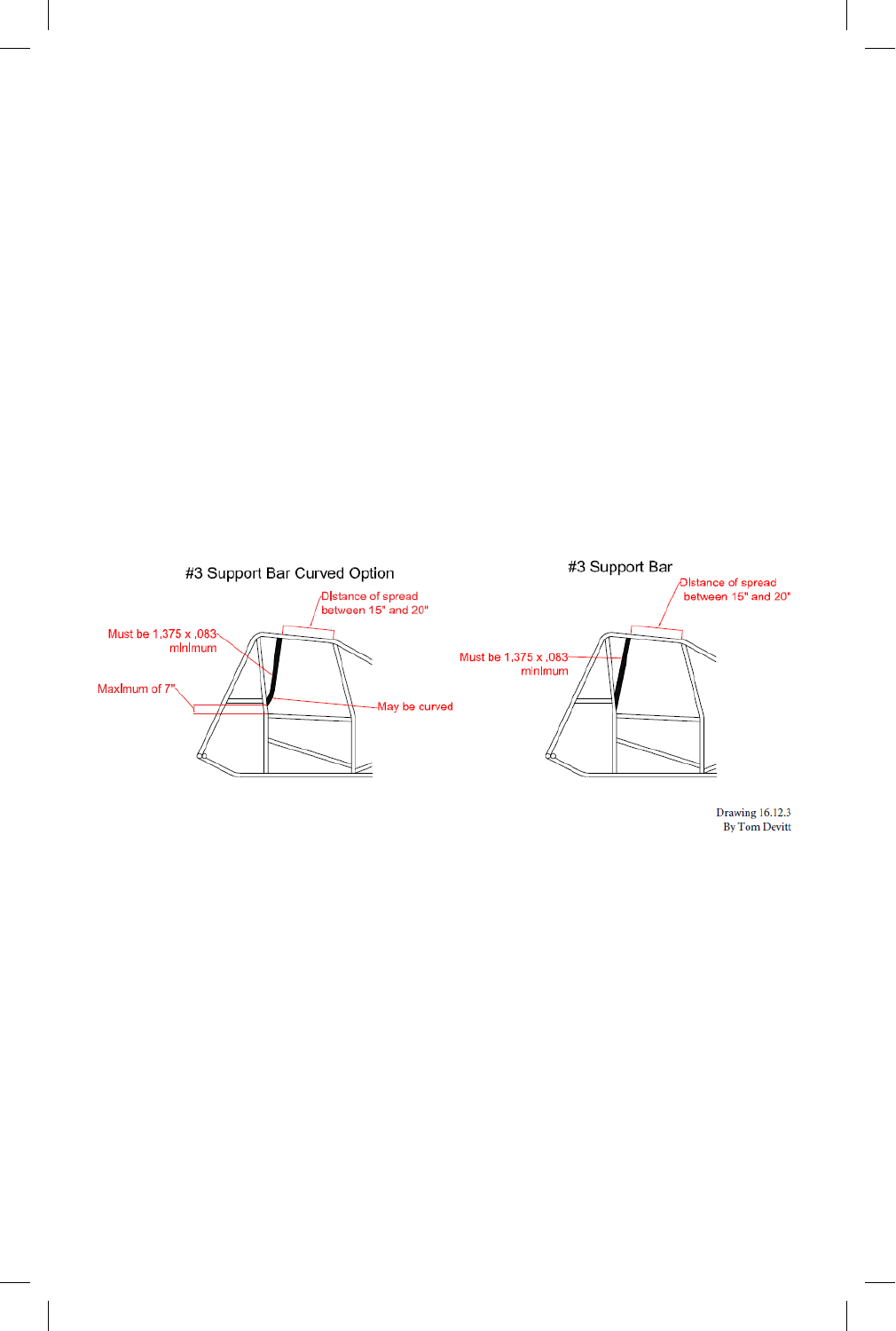## **Chassis Support Bars**

In 2019 all chassis will be required to have additional bars installed to support and decrease the span between the front and rear uprights in the drivers area. The new support bars must be in addition to the front and rear uprights. Any attempts to manipulate the front and rear uprights to conform to these measurements will not be allowed at the discretion of IRA Officials. These additional bars will be minimum 1.375 X .083 ASTM4130 normalized steel or equivalent material as per IRA's current rule.

Left and right side support bars may be one of the three options:

- 1. Support bar may be designed similar to what was known as a "safety bar". It must be attached to the top rail at a point 15" to 20" from the rear of the front upright. It must attach to the hip rail and have a gusset attached to the rear upright near a point opposite of the rear brace/shock mount bar. The curve must be between 4" and 7" measured from outside of the rear upright tube to the outside of the support bar. See diagram.
- 2. Existing chassis with a left side support bar installed (formerly called safety bar) that do not meet the option one specification above, may add a gusset that attaches to the top rail 15" to 20" from the rear of the front upright and angle to the support bar. The existing support bar tubing must meet the minimum as described above (1.375 X .083 ASTM4130 normalized steel or equivalent material). See diagram.

A support bar may be added to the top rail at a point 15" to 20" from the rear of the front upright and to the rear upright near a point of the rear brace/shock mount bar but no higher than 7" above the hip rail. This bar may have a slight curve near the rear upright to accommodate elbow room and ease of fitment. See diagram.

#### **Edit 15.5D**

D. Drag links must be made of 4130 steel a minimum of one (1) inch in diameter and a minimum material thickness of .058 inches. Tie Rods and Left Front Radius Rods must be 4130 steel with magnetic steel rod ends. Swaging of the tubing will not be permitted. The drag links must be tethered to the frame with a minimum of one (1) inch nylon webbing.

#### **Edit 15.5F**

F. Titanium front axles, nerf bars and/or rear bumpers will not be permitted. Nerf bars and rear bumpers must be made from magnetic steel and/or stainless steel. Left and Right Nerf bars must attach to the chassis at three points. The bumpers must be a minimum of one (1) inch in diameter and have a minimum material thickness of .065 inches. The nerf bars must not extend past the outside edge of the tires.

#### **Replace 15.5V with the following**

Slip-tubing is not allowed in the chassis construction. Any existing slip-tubing must be replaced or welded. Clamped or bolted slip tub joint will no longer be allowed.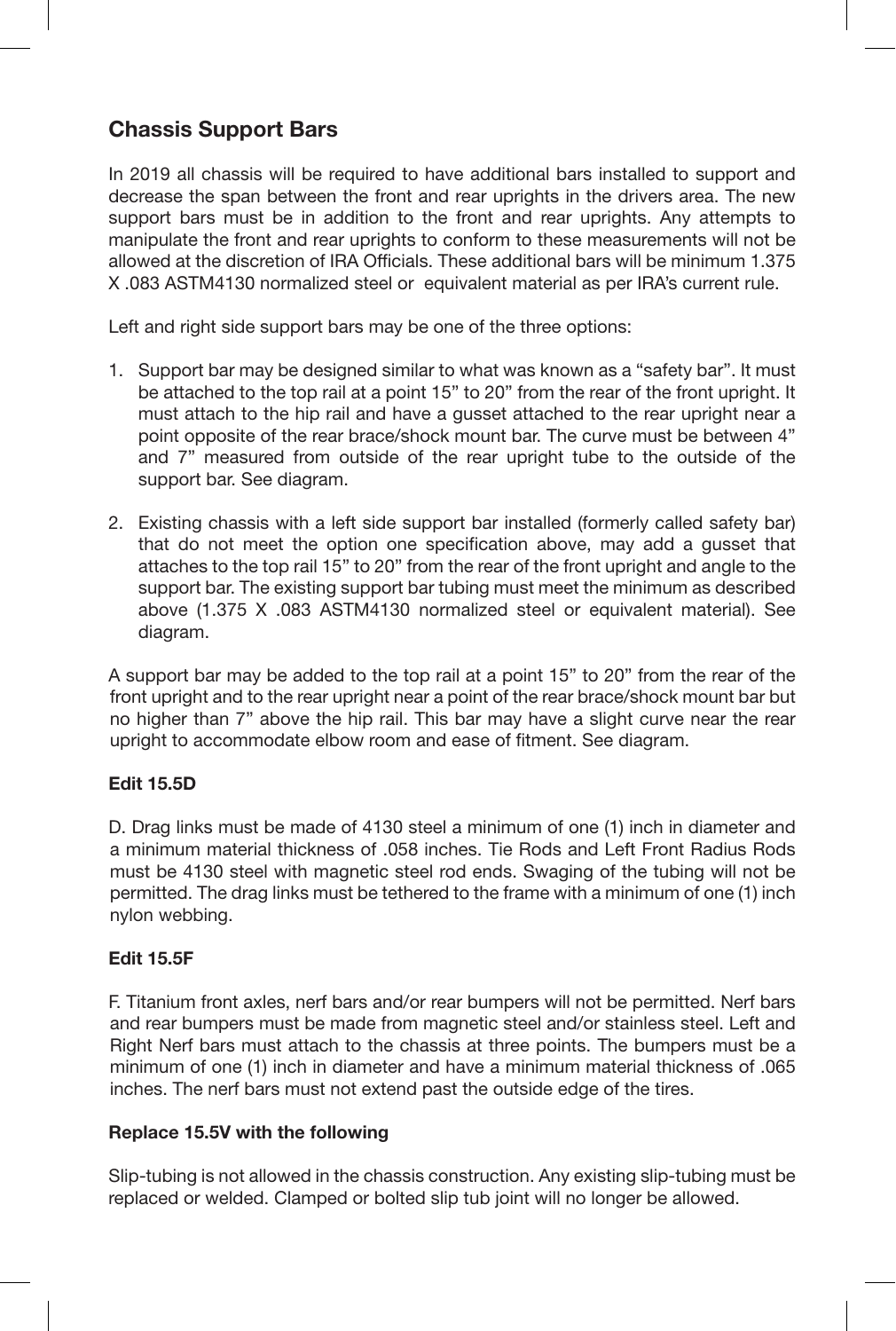Track

Date

10 inverted

Slowest is Number 10

Fastest is Number 1

|                         |   | Pill Drawn     |
|-------------------------|---|----------------|
| 10                      | 9 | 5              |
| 8                       | 7 |                |
| 6                       | 5 | 3              |
| 4                       | 3 | $\overline{2}$ |
| $\overline{\mathbf{z}}$ |   |                |

| 1               | $\overline{2}$                                       |
|-----------------|------------------------------------------------------|
| 3               | 4                                                    |
| 5               | 6                                                    |
| 7               | 8                                                    |
| 9               | 10                                                   |
| 11              | 12                                                   |
| 13              | 14                                                   |
| 15              | 16                                                   |
| 17              | 18                                                   |
| 19              | 20                                                   |
| $\overline{21}$ |                                                      |
| $\frac{23}{2}$  | $\begin{array}{c}\n 22 \\ \hline\n 24\n \end{array}$ |

|          |          | Pill #2  Pill #3  Pill #4  Pill #5 |          |
|----------|----------|------------------------------------|----------|
|          |          |                                    |          |
| $4 - 3$  | $6 - 5$  | $8 - 7$                            | $10 - 9$ |
| $2 - 1$  | $4 - 3$  | $6 - 5$                            | $8 - 7$  |
| $10 - 9$ | $2 - 1$  | $4 - 3$                            | $6 - 5$  |
| $8 - 7$  | $10 - 9$ | $2 - 1$                            | $4 - 3$  |

 $10 - 9$ 

 $|2-1|$ 

 $8 - 7$ 

 $6 - 5$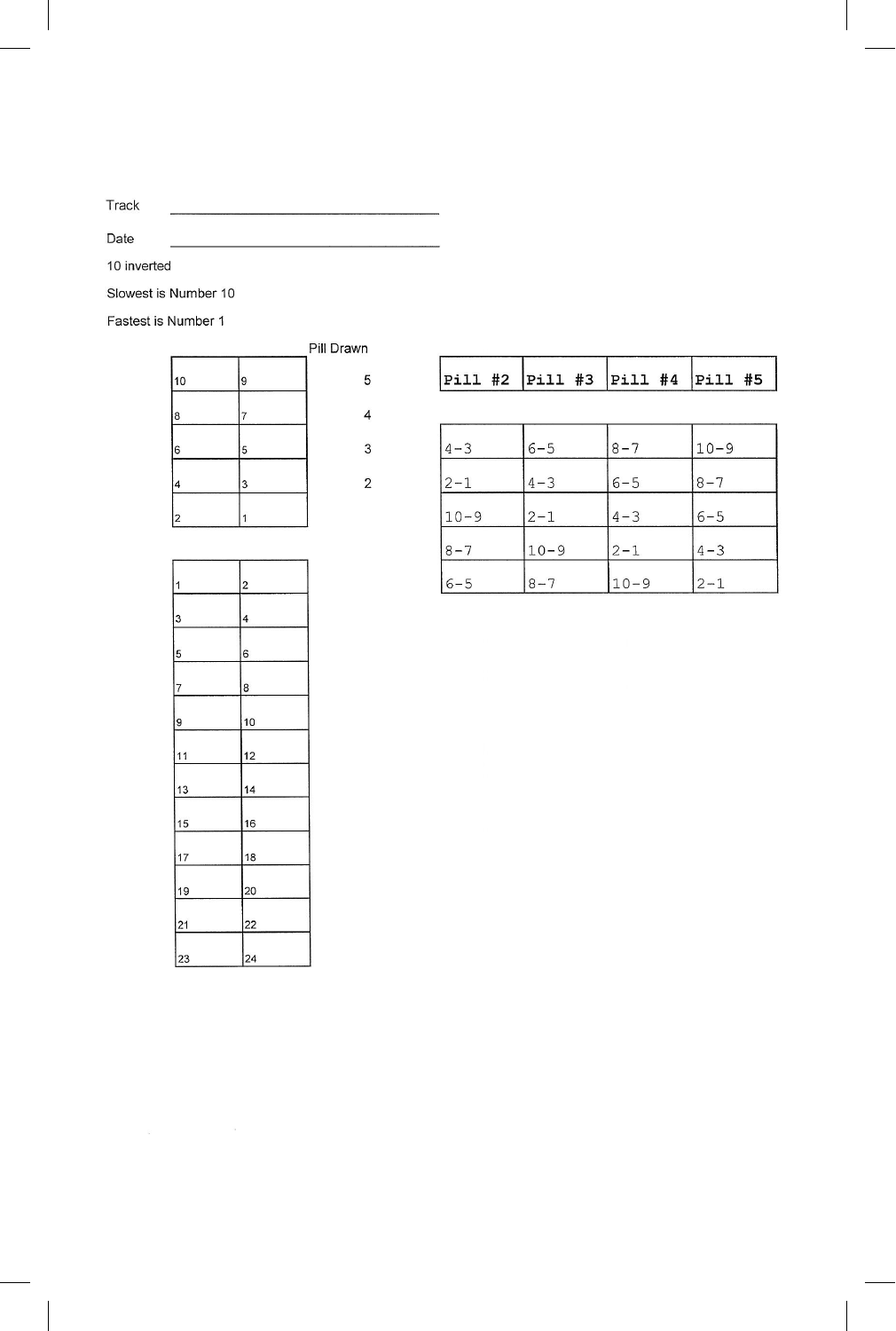Passing Points Passing Points

| т       |  |
|---------|--|
| α<br>ť, |  |
| -       |  |
|         |  |
|         |  |

| $\frac{2}{3}$                       | 6.5           | $\infty$       | 9.5           | $\widetilde{\mathcal{L}}$ | 12.5            | $\overline{4}$           | 15.5           | 17        | 18.5           | 20             | 21.5            | 23             |
|-------------------------------------|---------------|----------------|---------------|---------------------------|-----------------|--------------------------|----------------|-----------|----------------|----------------|-----------------|----------------|
| $\frac{1}{1}$                       | 15            | 16.5           | $\frac{8}{1}$ | 19.5                      | $\overline{2}$  | 22.5                     | $\overline{2}$ | 25.5      | 27             | 28.5           | $\infty$        | 35             |
| $\frac{0}{1}$                       | 23.5          | 25             | 26.5          | $\overline{28}$           | 29.5            | $\overline{\mathcal{S}}$ | 32.5           | 34        | 35.5           | 37             | $\frac{2}{3}$   | $\cfrac{1}{4}$ |
| $\circ$                             | 32            | 33.5           | 35            | 36.5                      | $\overline{38}$ | 39.5                     | $\frac{4}{5}$  | 42.5      | $\overline{4}$ | $\frac{1}{2}$  | 54              | 59             |
| $\infty$                            | 40.5          | 42             | 43.5          | 45                        | 46.5            | 48                       | 49.5           | 51        | 56             | $\overline{6}$ | 66              | 71             |
| Ŋ                                   | $\frac{1}{2}$ | 50.5           | 52            | 53.5                      | 55              | 56.5                     | 58             | 63        | 89             | 73             | $\frac{8}{2}$   | 83             |
| $\circ$                             | 57.5          | 59             | 60.5          | 62                        | 63.5            | 65                       | 20             | 75        | 80             | 85             | <b>OO</b>       | 95             |
| $\overline{5}$                      | 66            | 67.5           | 69            | 70.5                      | 72              | $\overline{7}$           | 82             | $\approx$ | သ              | 56             | 102             | 107            |
| 4                                   | 74.5          | 76             | 77.5          | 79                        | 84              | 88                       | $\overline{6}$ | 99        | 104            | 109            | 114             | 119            |
|                                     | 83            | 84.5           | 86            | $\overline{5}$            | 96              | 101                      | 106            | 111       | 116            | 121            | 126             | 131            |
| $\frac{1}{2}$<br>$\scriptstyle\sim$ | <u>ნ</u>      | $\frac{5}{23}$ | 98            | 5 <sup>o</sup>            | $\infty$        |                          | $\frac{1}{2}$  | 23        | 28             | ကိ             | $\overline{38}$ | 43             |
|                                     |               | 105            |               | 15                        | 120             | 125                      | 130            | 135       | $\frac{1}{4}$  | 145            | 150             | 155            |
| Start                               |               |                |               |                           | ٢               | c                        |                | ∞         |                | c              |                 | $\frac{2}{1}$  |

The top 16 in passing points after the heats go directly to the A. If there is a tie in points, the car which reached their number<br>first gets the position. The top 10 in points go to the redraw. The top 8 also get qualifyi The top 16 in passing points after the heats go directly to the A. If there is a tie in points, the car which reached their number first gets the position. The top 10 in points go to the redraw. The top 8 also get qualifying points.